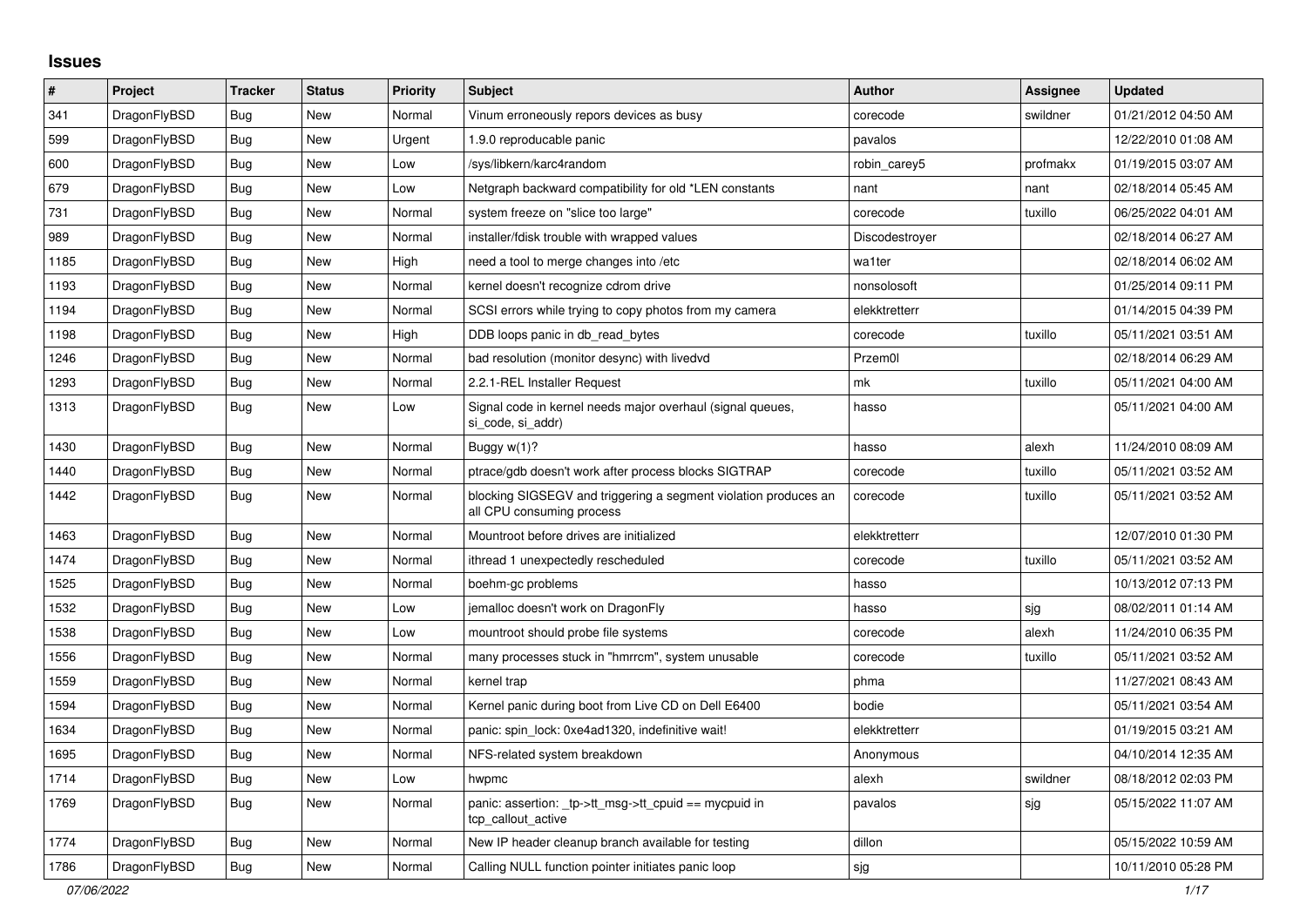| $\vert$ # | Project      | <b>Tracker</b> | <b>Status</b> | <b>Priority</b> | <b>Subject</b>                                                                                                                                                                                    | <b>Author</b>      | Assignee | <b>Updated</b>      |
|-----------|--------------|----------------|---------------|-----------------|---------------------------------------------------------------------------------------------------------------------------------------------------------------------------------------------------|--------------------|----------|---------------------|
| 1818      | DragonFlyBSD | Bug            | <b>New</b>    | Normal          | panic: Bad tailg NEXT (kqueue issue ?)                                                                                                                                                            | ftigeot            |          | 05/15/2022 11:40 AM |
| 1826      | DragonFlyBSD | Bug            | <b>New</b>    | Normal          | panic during boot: assertion so->so_port  in tcp_input                                                                                                                                            | ftigeot            |          | 05/15/2022 11:05 AM |
| 1836      | DragonFlyBSD | Bug            | <b>New</b>    | Normal          | Incorrect TCP checksum show up in tcpdump                                                                                                                                                         | robgar1            |          | 05/15/2022 11:22 AM |
| 1850      | DragonFlyBSD | Bug            | <b>New</b>    | Normal          | volume-add on hammer root fs panic                                                                                                                                                                | Johannes.Hofmann   |          | 04/18/2019 04:27 AM |
| 1861      | DragonFlyBSD | Bug            | <b>New</b>    | Normal          | panic via kprintf (lockmgr called in a hard section)                                                                                                                                              | vsrinivas          |          | 10/11/2010 12:56 AM |
| 1867      | DragonFlyBSD | <b>Bug</b>     | <b>New</b>    | Normal          | it(4) motherboard and fan problems                                                                                                                                                                | tuxillo            |          | 07/08/2011 10:48 AM |
| 1873      | DragonFlyBSD | Bug            | <b>New</b>    | Normal          | Panic upon usb mouse detach and reattaching                                                                                                                                                       | rumcic             |          | 02/01/2011 09:53 AM |
| 1874      | DragonFlyBSD | <b>Bug</b>     | <b>New</b>    | Normal          | mpd listening on all IPs, accepting only on one                                                                                                                                                   | rumcic             |          | 05/08/2011 01:01 PM |
| 1876      | DragonFlyBSD | Bug            | New           | Normal          | devfs in $ ail + logging$ out from console(ttyv1+) -> panic                                                                                                                                       | qhwt.dfly          | tuxillo  | 05/31/2022 03:24 PM |
| 1877      | DragonFlyBSD | <b>Bug</b>     | <b>New</b>    | Normal          | Freeze during 1st hammer cleanup after new install                                                                                                                                                | elekktretterr      |          | 05/15/2022 11:43 AM |
| 1882      | DragonFlyBSD | Bug            | <b>New</b>    | Low             | Idea for handling new USB vendor/device codes                                                                                                                                                     | bmk                |          | 10/20/2010 12:15 PM |
| 1884      | DragonFlyBSD | Bug            | <b>New</b>    | Normal          | System completely freezes while listening music (devbuf: malloc<br>limit exceeded)                                                                                                                | shamaz             |          | 01/24/2011 05:00 PM |
| 1899      | DragonFlyBSD | Bug            | <b>New</b>    | Normal          | Keyboard doesn't work                                                                                                                                                                             | fransm             |          | 05/15/2022 03:32 PM |
| 1907      | DragonFlyBSD | <b>Bug</b>     | <b>New</b>    | Normal          | Hammer crash in hammer_flusher_flush()                                                                                                                                                            | swildner           |          | 11/11/2010 05:07 AM |
| 1913      | DragonFlyBSD | Bug            | <b>New</b>    | Normal          | panic: assertion: ip->flush_state != HAMMER_FST_FLUSH in<br>hammer_flush_inode_core                                                                                                               | swildner           |          | 11/20/2010 05:27 PM |
| 1916      | DragonFlyBSD | <b>Bug</b>     | <b>New</b>    | Normal          | Constant crashes on x86_64 with UFS                                                                                                                                                               | lentferj           |          | 11/21/2010 07:40 PM |
| 1917      | DragonFlyBSD | <b>Bug</b>     | <b>New</b>    | Normal          | panic: assertion: (RB_EMPTY(&ip->rec_tree) && (ip->flags &<br>HAMMER_INODE_XDIRTY) == 0)    (!RB_EMPTY(&ip->rec_tree)<br>&& (ip->flags & HAMMER_INODE_XDIRTY) != 0) in<br>hammer_flush_inode_done | qhwt.dfly          |          | 11/24/2010 03:23 AM |
| 1920      | DragonFlyBSD | Bug            | <b>New</b>    | High            | system hangs                                                                                                                                                                                      | zhtw               |          | 11/22/2010 08:59 AM |
| 1923      | DragonFlyBSD | <b>Bug</b>     | <b>New</b>    | Normal          | Abysmal NFS performance with IPv6                                                                                                                                                                 | ftigeot            |          | 12/05/2010 09:34 PM |
| 1935      | DragonFlyBSD | Bug            | <b>New</b>    | Normal          | mouse does not work after switching between x and console                                                                                                                                         | shamaz             |          | 12/13/2010 10:06 AM |
| 1939      | DragonFlyBSD | <b>Bug</b>     | <b>New</b>    | Normal          | Panic on nightly build and stress test box                                                                                                                                                        | lentferj           |          | 12/18/2010 08:41 AM |
| 1941      | DragonFlyBSD | Bug            | <b>New</b>    | Normal          | wlan config crash                                                                                                                                                                                 | abandon.every.hope |          | 12/24/2010 07:54 PM |
| 1942      | DragonFlyBSD | Bug            | <b>New</b>    | Normal          | locking against myself in getcacheblk()?                                                                                                                                                          | qhwt.dfly          |          | 05/31/2022 02:15 PM |
| 1943      | DragonFlyBSD | <b>Bug</b>     | <b>New</b>    | Normal          | hammer assertion panic                                                                                                                                                                            | peter              |          | 12/27/2010 12:45 AM |
| 1944      | DragonFlyBSD | <b>Bug</b>     | New           | Normal          | panic: backing_object 0xdea7b258 was somehow re-referenced<br>during collapse!                                                                                                                    | sepherosa          |          | 12/27/2010 02:06 AM |
| 1946      | DragonFlyBSD | <b>Bug</b>     | New           | Normal          | ieee80211 panic                                                                                                                                                                                   | pavalos            | josepht  | 01/27/2011 06:00 PM |
| 1947      | DragonFlyBSD | <b>Bug</b>     | New           | Low             | GA-880GM-UD2H (rev. 1.3) AHCI fails to detect disks at the end of<br>the RAID controller                                                                                                          | eocallaghan        |          | 11/27/2021 08:46 AM |
| 1949      | DragonFlyBSD | Bug            | New           | Normal          | iwn panic                                                                                                                                                                                         | pavalos            |          | 01/30/2011 03:21 AM |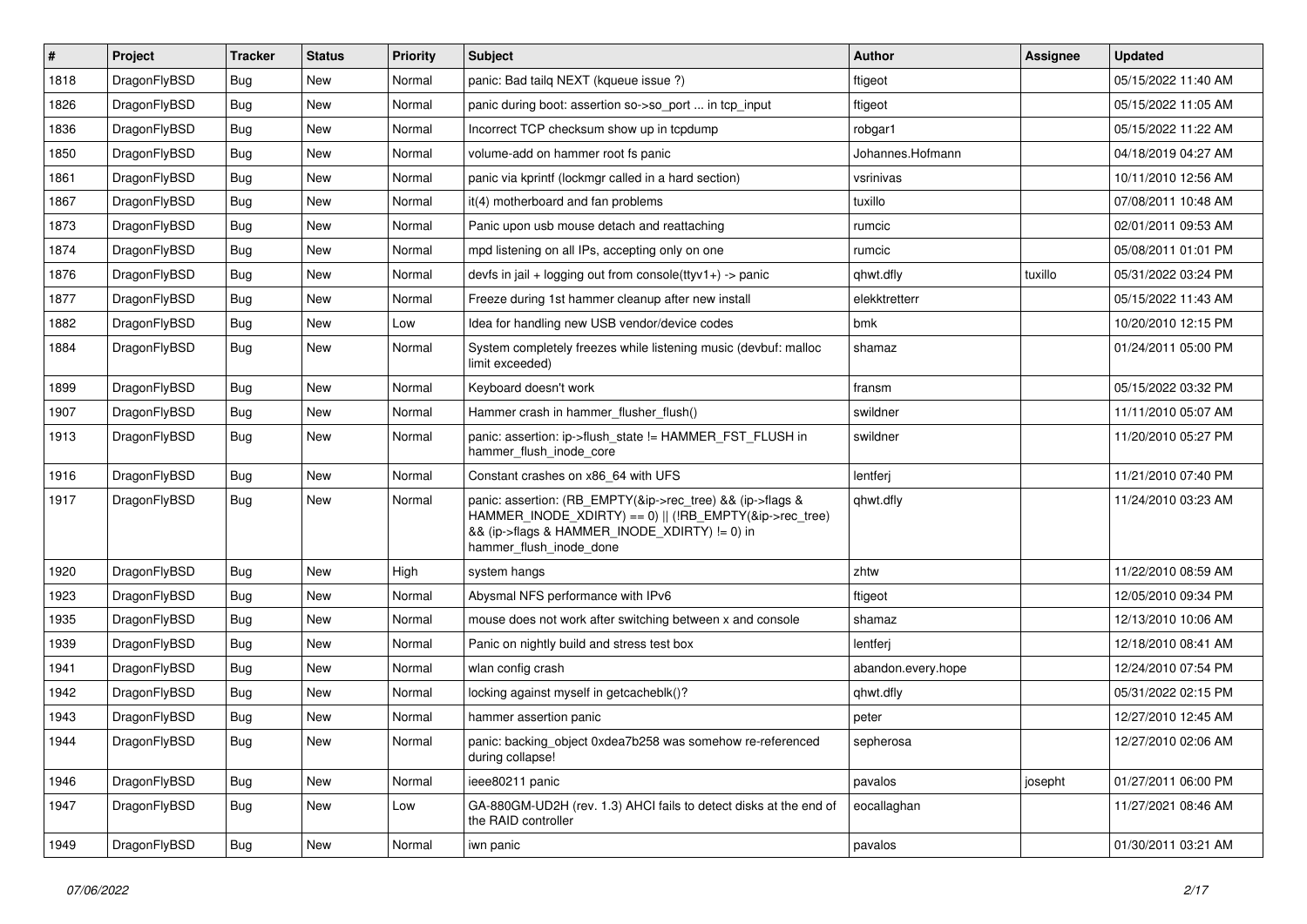| $\vert$ # | Project      | <b>Tracker</b> | <b>Status</b> | <b>Priority</b> | <b>Subject</b>                                                                                | <b>Author</b>     | <b>Assignee</b> | <b>Updated</b>      |
|-----------|--------------|----------------|---------------|-----------------|-----------------------------------------------------------------------------------------------|-------------------|-----------------|---------------------|
| 1951      | DragonFlyBSD | <b>Bug</b>     | <b>New</b>    | Normal          | dma_timeouts at phyaddr on a good hdd                                                         | peur.neu          |                 | 01/04/2011 07:12 AM |
| 1959      | DragonFlyBSD | <b>Bug</b>     | <b>New</b>    | Normal          | DFBSD v2.9.1.422.gc98f2 - Panic during boot - IPv6 and PF                                     | tuxillo           |                 | 01/13/2011 03:37 AM |
| 1961      | DragonFlyBSD | <b>Bug</b>     | <b>New</b>    | Normal          | Can't create dump from DDB                                                                    | shamaz            |                 | 01/29/2011 09:02 PM |
| 1964      | DragonFlyBSD | Bug            | <b>New</b>    | Normal          | iwn (panic assertion : wlan_assert_serialized)                                                | sjmm.ptr          | josepht         | 02/01/2011 12:57 PM |
| 1969      | DragonFlyBSD | <b>Bug</b>     | <b>New</b>    | Normal          | pf-related network problem                                                                    | pavalos           | lentferj        | 02/01/2011 06:57 PM |
| 1975      | DragonFlyBSD | <b>Bug</b>     | New           | Normal          | Applications seg fault in select() and poll()                                                 | rumcic            |                 | 05/31/2022 02:58 PM |
| 1982      | DragonFlyBSD | Bug            | <b>New</b>    | Low             | There is no linuxulator on x86-64                                                             | herrgard          |                 | 05/31/2022 02:25 PM |
| 1984      | DragonFlyBSD | Bug            | New           | Normal          | hammer mount fails after crash - HAMMER: FIFO record bad head<br>signature                    | thomas.nikolajsen |                 | 03/08/2011 06:57 PM |
| 1990      | DragonFlyBSD | Bug            | <b>New</b>    | Normal          | /mnt too large to mount                                                                       | peur.neu          |                 | 02/16/2011 11:24 PM |
| 2004      | DragonFlyBSD | <b>Bug</b>     | <b>New</b>    | Normal          | LWKT_WAIT_IPIQ panic                                                                          | steve             |                 | 03/08/2011 05:46 PM |
| 2008      | DragonFlyBSD | Bug            | <b>New</b>    | Normal          | lwkt_setcpu_remote: td->td_flags 00800621 console flood                                       | pavalos           |                 | 03/06/2011 09:37 PM |
| 2020      | DragonFlyBSD | <b>Bug</b>     | <b>New</b>    | Low             | Port brcm80211 driver from Linux to DragonFly BSD                                             | studer            |                 | 03/05/2011 10:54 PM |
| 2042      | DragonFlyBSD | <b>Bug</b>     | New           | Normal          | kernel panic, when run boot0cfg                                                               | sepherosa         |                 | 05/31/2022 03:01 PM |
| 2045      | DragonFlyBSD | <b>Bug</b>     | <b>New</b>    | Normal          | ral(4): Fatal trap 12: page fault while in kernel mode (two panics)                           | herrgard          |                 | 11/03/2011 05:34 PM |
| 2048      | DragonFlyBSD | <b>Bug</b>     | New           | Normal          | panic: ffs_sync: rofs mod                                                                     | pavalos           |                 | 04/12/2011 05:45 AM |
| 2051      | DragonFlyBSD | Bug            | New           | Normal          | No ipv6 lan route entry created on 2.10                                                       | ftigeot           |                 | 04/21/2011 10:37 AM |
| 2052      | DragonFlyBSD | <b>Bug</b>     | <b>New</b>    | Normal          | Kernel panic: CPU APIC ID out of range                                                        | Anonymous         |                 | 05/02/2011 11:06 AM |
| 2055      | DragonFlyBSD | <b>Bug</b>     | New           | Normal          | $ssh + IPV6 + bridge \Rightarrow connection freezes$                                          | steve             |                 | 04/24/2011 07:13 PM |
| 2061      | DragonFlyBSD | Bug            | <b>New</b>    | Normal          | USB keyboard boot panic                                                                       | sjg               |                 | 05/04/2012 12:20 AM |
| 2067      | DragonFlyBSD | <b>Bug</b>     | <b>New</b>    | Normal          | sound/pcm: "play interrupt timeout, channel dead"                                             | matthiasr         |                 | 05/11/2021 03:55 AM |
| 2071      | DragonFlyBSD | Bug            | <b>New</b>    | High            | Panic on assertion: $(int)(flag->seq - seq) > 0$ in hammer flusher flush<br>after inode error | vsrinivas         |                 | 06/12/2011 07:59 AM |
| 2072      | DragonFlyBSD | <b>Bug</b>     | <b>New</b>    | Normal          | Fatal trap 12: stopped at lwkt_send_ipiq3                                                     | rumcic            |                 | 05/17/2011 04:12 AM |
| 2075      | DragonFlyBSD | Bug            | New           | Normal          | pflogd on x86_64                                                                              | fanch             |                 | 05/16/2011 04:04 PM |
| 2077      | DragonFlyBSD | <b>Bug</b>     | <b>New</b>    | Normal          | USB devices conflicting                                                                       | srussell          |                 | 05/17/2011 05:12 PM |
| 2078      | DragonFlyBSD | Bug            | New           | Normal          | DFBSD i386 v2.11.0.201.g3ed2f - Panic during installworld into a<br>vn0 device                | tuxillo           |                 | 05/19/2011 07:50 PM |
| 2080      | DragonFlyBSD | <b>Bug</b>     | New           | Normal          | panic: lockmgr thrd_sleep: called from interrupt, ipi, or hard code<br>section                | rumcic            |                 | 05/30/2011 05:06 PM |
| 2082      | DragonFlyBSD | <b>Bug</b>     | New           | Normal          | dfbsd 2.10.1 amd64 - mc port build error with 'bmake bin-install'                             | sun-doctor        |                 | 05/25/2011 07:18 PM |
| 2084      | DragonFlyBSD | <b>Bug</b>     | New           | Normal          | DFBSD v2.11.0.242.g4d317 - panic: zone: entry not free                                        | tuxillo           |                 | 07/03/2012 01:23 AM |
| 2085      | DragonFlyBSD | Bug            | New           | Normal          | panic: assertion: (m->flags & PG_MAPPED) == 0 in<br>vm_page_free_toq                          | vsrinivas         |                 | 06/10/2011 07:48 AM |
| 2092      | DragonFlyBSD | Bug            | New           | Normal          | Panic: Bad link elm 0x next->prev != elm                                                      | masterblaster     | dillon          | 12/04/2011 12:49 PM |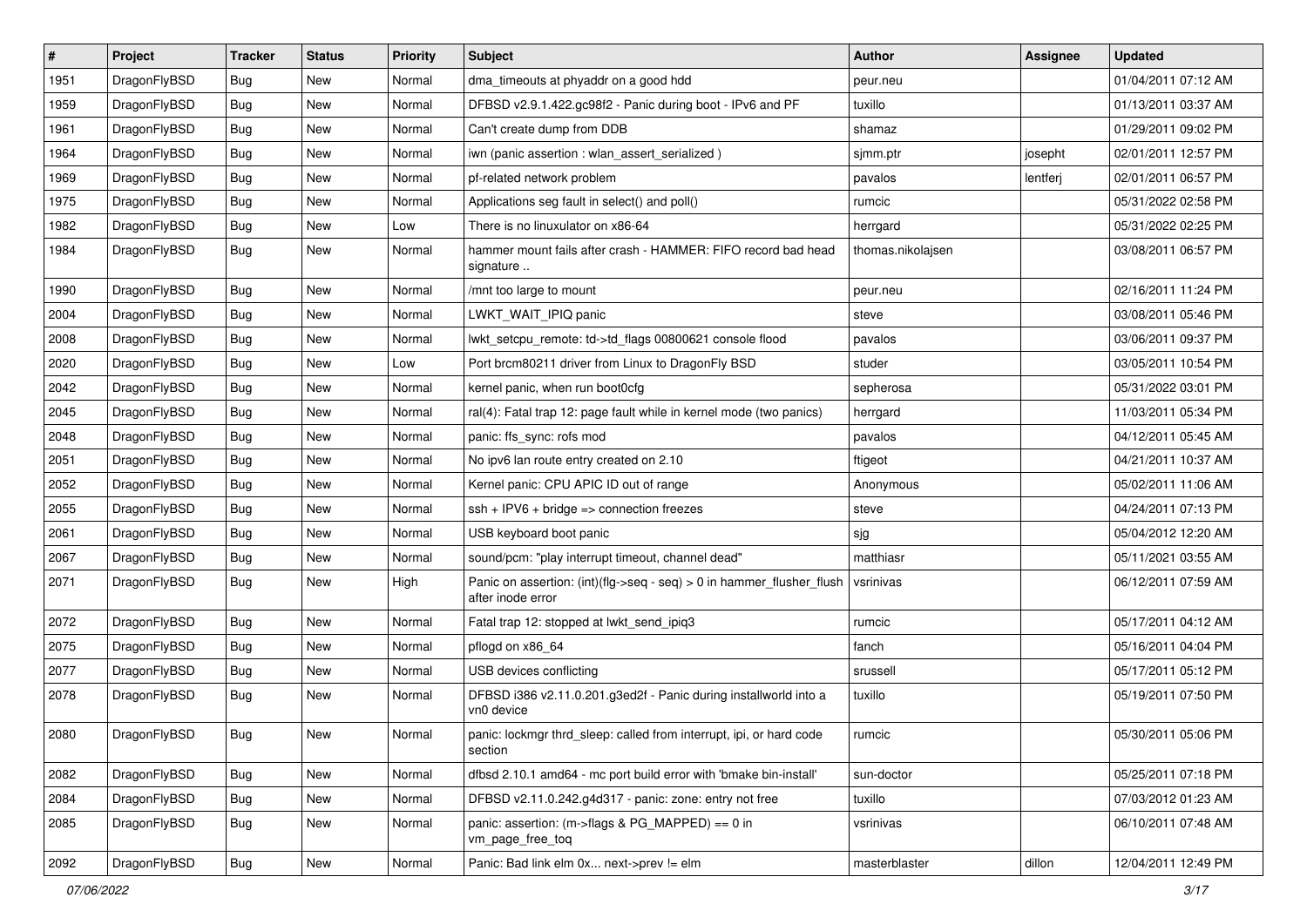| $\vert$ # | Project      | <b>Tracker</b> | <b>Status</b> | <b>Priority</b> | <b>Subject</b>                                                                                             | <b>Author</b> | <b>Assignee</b> | <b>Updated</b>      |
|-----------|--------------|----------------|---------------|-----------------|------------------------------------------------------------------------------------------------------------|---------------|-----------------|---------------------|
| 2094      | DragonFlyBSD | Bug            | <b>New</b>    | Normal          | Segfault when gdb printing backtrace from core dump                                                        | greenrd       |                 | 06/25/2011 04:14 PM |
| 2095      | DragonFlyBSD | <b>Bug</b>     | <b>New</b>    | Low             | Running installer post-install: Unsupported DFUI transport "                                               | greenrd       |                 | 06/26/2011 09:20 AM |
| 2099      | DragonFlyBSD | <b>Bug</b>     | <b>New</b>    | Normal          | page fault panic in vm system                                                                              | pavalos       |                 | 07/10/2011 08:51 AM |
| 2104      | DragonFlyBSD | Bug            | <b>New</b>    | Normal          | network configuration seg. fault on install CD                                                             | navratil      |                 | 07/26/2011 07:55 AM |
| 2107      | DragonFlyBSD | Bug            | <b>New</b>    | Normal          | 2.10.1 sata dvd drive issue                                                                                | ausppc        |                 | 07/31/2011 08:41 PM |
| 2113      | DragonFlyBSD | <b>Bug</b>     | New           | Normal          | nmalloc threaded program fork leak                                                                         | vsrinivas     | vsrinivas       | 08/11/2011 07:25 PM |
| 2115      | DragonFlyBSD | Bug            | <b>New</b>    | Normal          | [msk] system freeze after receive some paquet                                                              | bsdsx         |                 | 08/22/2011 10:22 AM |
| 2117      | DragonFlyBSD | Bug            | New           | High            | ACPI and/or bce(4) problem with 2.11.0.673.g0d557 on HP DL380<br>G6                                        | pauska        |                 | 08/22/2011 10:15 AM |
| 2123      | DragonFlyBSD | Bug            | <b>New</b>    | Normal          | hammer is losing files                                                                                     | schmir        |                 | 08/30/2011 07:56 PM |
| 2124      | DragonFlyBSD | <b>Bug</b>     | <b>New</b>    | Normal          | getty repeating too quickly on port /dev/ttyv0                                                             | sgeorge.ml    |                 | 09/01/2011 04:28 AM |
| 2125      | DragonFlyBSD | Bug            | <b>New</b>    | Normal          | Weird garbage in dmesg                                                                                     | herrgard      |                 | 08/30/2011 08:04 PM |
| 2129      | DragonFlyBSD | Bug            | <b>New</b>    | Normal          | DFBSD v2.11.0.661.gf9438 i386 - panic: lockmgr thrd_sleep                                                  | tuxillo       |                 | 09/05/2011 09:49 AM |
| 2136      | DragonFlyBSD | Bug            | New           | Normal          | socketpair() doesn't free file descriptors on copyout failure                                              | vsrinivas     |                 | 04/05/2013 09:13 AM |
| 2138      | DragonFlyBSD | <b>Bug</b>     | <b>New</b>    | Normal          | > 100% CPU usage                                                                                           | robin.carey1  |                 | 09/26/2011 12:20 PM |
| 2140      | DragonFlyBSD | <b>Bug</b>     | New           | High            | hammer io delallocate panic with 'duplicate entry' message                                                 | ttw           |                 | 10/07/2011 12:22 PM |
| 2141      | DragonFlyBSD | Bug            | New           | Urgent          | loader and/or documentation broken                                                                         | sjg           |                 | 01/20/2012 10:51 AM |
| 2153      | DragonFlyBSD | <b>Bug</b>     | <b>New</b>    | Normal          | Too many unuseful warnings at boot                                                                         | juanfra684    |                 | 10/18/2011 10:16 PM |
| 2154      | DragonFlyBSD | <b>Bug</b>     | New           | Normal          | vkernel copyout() doesn't return EFAULT on error                                                           | vsrinivas     |                 | 10/20/2011 03:53 AM |
| 2158      | DragonFlyBSD | Bug            | <b>New</b>    | Normal          | iwn panics with assertion on boot.                                                                         | eocallaghan   |                 | 10/24/2011 04:13 PM |
| 2161      | DragonFlyBSD | <b>Bug</b>     | <b>New</b>    | Normal          | Outdated xorg.conf file gets installed into etc and screws up mouse                                        | eocallaghan   |                 | 10/27/2011 01:51 PM |
| 2164      | DragonFlyBSD | Bug            | <b>New</b>    | Normal          | panic on reboot from usb.                                                                                  | eocallaghan   |                 | 10/27/2011 09:29 AM |
| 2166      | DragonFlyBSD | <b>Bug</b>     | <b>New</b>    | Normal          | DFBSD v2.13.0.109.g05b9d - Strange lockups                                                                 | tuxillo       |                 | 10/29/2011 11:20 AM |
| 2167      | DragonFlyBSD | <b>Bug</b>     | New           | Normal          | shutdown/reboot fails after uptime msg                                                                     | marino        |                 | 11/28/2011 03:01 AM |
| 2171      | DragonFlyBSD | Bug            | New           | Normal          | DFBSD v2.13.0.151.gdc8442 - panic: assertion "(*ptep &<br>$(PG_MANAGED PG_V)) == PG_V"$                    | tuxillo       |                 | 11/04/2011 05:06 PM |
| 2182      | DragonFlyBSD | Bug            | <b>New</b>    | Normal          | if_msk PHY FIFO underrun/overflow                                                                          | nonsolosoft   |                 | 09/03/2012 06:39 AM |
| 2199      | DragonFlyBSD | Bug            | <b>New</b>    | Normal          | screen segfaults if utmpx isn't present                                                                    | pavalos       |                 | 11/15/2011 10:52 PM |
| 2210      | DragonFlyBSD | <b>Bug</b>     | New           | Normal          | Bugtracker cannot assign default project for new users                                                     | ahuete.devel  |                 | 11/17/2011 11:30 AM |
| 2224      | DragonFlyBSD | <b>Bug</b>     | New           | Normal          | v2.13.0.291.gaa7ec - Panic on fq while installing world                                                    | tuxillo       |                 | 11/18/2011 01:40 AM |
| 2245      | DragonFlyBSD | <b>Bug</b>     | New           | Normal          | panic: assertion "ref < &td->td_toks_end" failed in lwkt_gettoken at<br>/usr/src/sys/kern/lwkt_token.c:588 | juanfra684    |                 | 11/22/2011 07:41 PM |
| 2248      | DragonFlyBSD | <b>Bug</b>     | New           | Normal          | sysctl panic                                                                                               | pavalos       |                 | 11/23/2011 06:23 PM |
| 2250      | DragonFlyBSD | <b>Bug</b>     | New           | Normal          | Kernel panic                                                                                               | adamk         |                 | 11/23/2018 01:10 AM |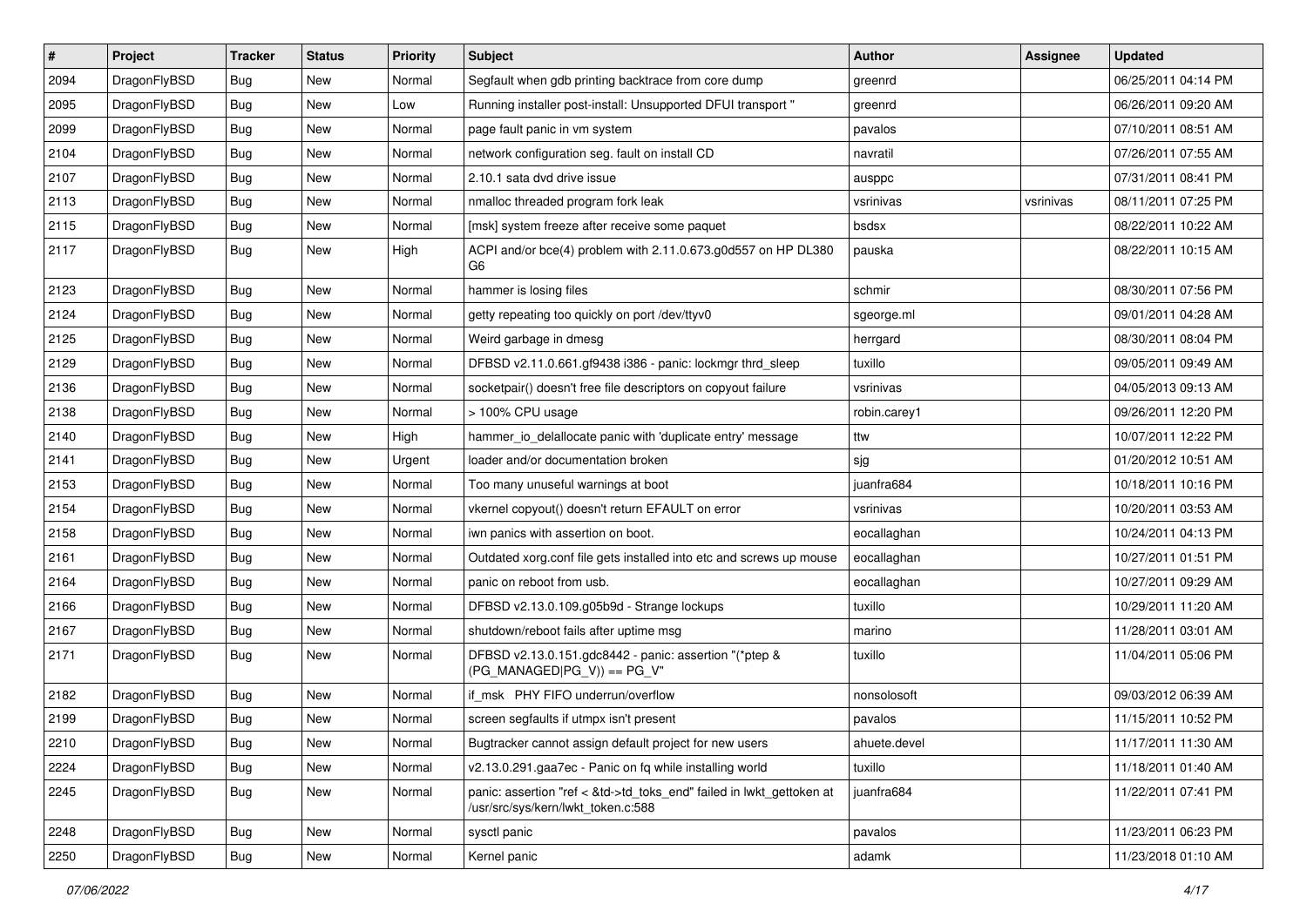| #    | Project      | <b>Tracker</b> | <b>Status</b> | <b>Priority</b> | Subject                                                                                                         | <b>Author</b>     | <b>Assignee</b> | <b>Updated</b>      |
|------|--------------|----------------|---------------|-----------------|-----------------------------------------------------------------------------------------------------------------|-------------------|-----------------|---------------------|
| 2252 | DragonFlyBSD | <b>Bug</b>     | <b>New</b>    | Low             | snd hda not useable if loaded via /boot/loader.conf                                                             | xbit              | swildner        | 12/14/2011 12:23 AM |
| 2254 | DragonFlyBSD | Bug            | <b>New</b>    | Normal          | panic: assertion "ref < &td->td_toks_end" failed in lwkt_gettoken at<br>/usr/src/sys/kern/lwkt token.c:588      | eocallaghan       |                 | 12/05/2011 10:21 PM |
| 2265 | DragonFlyBSD | Bug            | <b>New</b>    | Normal          | mbsrtowcs does not properly handle invalid mbstate_t in ps                                                      | c.turner1         | swildner        | 01/10/2012 07:56 PM |
| 2283 | DragonFlyBSD | Bug            | New           | Normal          | DFBSD DragonFly v2.13.0.957.g4f459 - pmap_release: page<br>should already be gone 0xc27120bc                    | tuxillo           |                 | 01/23/2012 03:03 AM |
| 2287 | DragonFlyBSD | Bug            | New           | Normal          | HAMMER(ROOT) Illegal UNDO TAIL signature at<br>300000001967c000                                                 | y0n3t4n1          |                 | 11/07/2018 01:22 AM |
| 2292 | DragonFlyBSD | Bug            | New           | Normal          | re interface with jumbo frames (mtu larger than 1500) hangs after<br>some traffic                               | Anonymous         |                 | 01/31/2012 12:11 AM |
| 2297 | DragonFlyBSD | <b>Bug</b>     | New           | Normal          | strange NFS (client) error messages / problems                                                                  | Anonymous         |                 | 02/19/2012 02:59 PM |
| 2306 | DragonFlyBSD | <b>Bug</b>     | New           | Normal          | a crash starts the kernel debugger in text mode, but just reboots in X                                          | phma              |                 | 02/11/2012 08:02 PM |
| 2308 | DragonFlyBSD | <b>Bug</b>     | New           | Normal          | System freeze when unloading snd_hda                                                                            | jaydg             |                 | 02/19/2012 07:15 AM |
| 2311 | DragonFlyBSD | Bug            | New           | Normal          | Xorg crash having something to do with drm                                                                      | phma              |                 | 02/22/2012 09:59 AM |
| 2316 | DragonFlyBSD | <b>Bug</b>     | <b>New</b>    | Normal          | Ungraceful invalid password handling for adding a new user in the<br>installer                                  | rune              |                 | 04/27/2012 11:23 PM |
| 2319 | DragonFlyBSD | Bug            | <b>New</b>    | Normal          | crypt/passwd forward compat                                                                                     | c.turner1         |                 | 02/28/2012 12:39 PM |
| 2324 | DragonFlyBSD | Bug            | New           | Normal          | natacotrol support > 2TB not working even after the ftigeot patch                                               | zenny             |                 | 03/03/2012 01:00 AM |
| 2329 | DragonFlyBSD | <b>Bug</b>     | <b>New</b>    | Normal          | ibm x3550 & acpi                                                                                                | ano               |                 | 06/03/2014 11:37 AM |
| 2331 | DragonFlyBSD | <b>Bug</b>     | New           | Normal          | reading mouse mode from unopen file descriptor hangs mouse<br>driver                                            | phma              |                 | 03/14/2012 09:43 AM |
| 2369 | DragonFlyBSD | <b>Bug</b>     | New           | Normal          | panic: Bad link elm 0xffffffe07edf6068 next->prev != elm                                                        | jaydg             |                 | 08/15/2012 03:04 AM |
| 2370 | DragonFlyBSD | <b>Bug</b>     | New           | Normal          | panic: ffs_valloc: dup alloc                                                                                    | marino            | vsrinivas       | 02/01/2013 09:28 AM |
| 2371 | DragonFlyBSD | <b>Bug</b>     | <b>New</b>    | Normal          | Timezone problem with America/Sao_Paulo                                                                         | raitech           |                 | 05/17/2012 01:42 PM |
| 2387 | DragonFlyBSD | <b>Bug</b>     | New           | Normal          | hammer ignores -t during dedup                                                                                  | phma              |                 | 06/17/2012 12:30 PM |
| 2389 | DragonFlyBSD | Bug            | <b>New</b>    | Normal          | computer crashed while listing processes                                                                        | phma              |                 | 06/18/2012 02:49 PM |
| 2403 | DragonFlyBSD | Bug            | New           | Low             | newfs -E doesn't handle /dev/serno device names properly                                                        | ftigeot           |                 | 08/17/2012 05:07 AM |
| 2412 | DragonFlyBSD | Bug            | <b>New</b>    | Normal          | wlan0 fails to get address via dhclient                                                                         | nonsolosoft       |                 | 08/30/2012 05:55 AM |
| 2416 | DragonFlyBSD | Bug            | New           | Normal          | ".' entry can be removed on mounted nfs filesystem                                                              | ftigeot           | tuxillo         | 06/03/2014 04:40 AM |
| 2421 | DragonFlyBSD | Bug            | <b>New</b>    | High            | Kernel panic: vm fault: page 0xc0f70000 not busy!                                                               | lentferj          |                 | 10/03/2012 08:16 AM |
| 2423 | DragonFlyBSD | Bug            | New           | Urgent          | After multiple panics/locks, hitting KKASSERT in<br>hammer_init_cursor                                          | rumcic            |                 | 09/18/2012 02:28 AM |
| 2430 | DragonFlyBSD | <b>Bug</b>     | <b>New</b>    | Normal          | Alternate Password Hash method                                                                                  | robin.carey1      |                 | 10/07/2012 06:28 AM |
| 2434 | DragonFlyBSD | <b>Bug</b>     | <b>New</b>    | Normal          | BTX Halted - Boot fails on USB/GUI                                                                              | lucmv             |                 | 10/17/2012 08:12 PM |
| 2436 | DragonFlyBSD | <b>Bug</b>     | New           | Normal          | panic: assertion " $ p\rightarrow wp\rangle$ qcpu == dd- $\rightarrow$ cpuid" failed in<br>dfly_acquire_curproc | thomas.nikolajsen |                 | 01/23/2013 11:07 AM |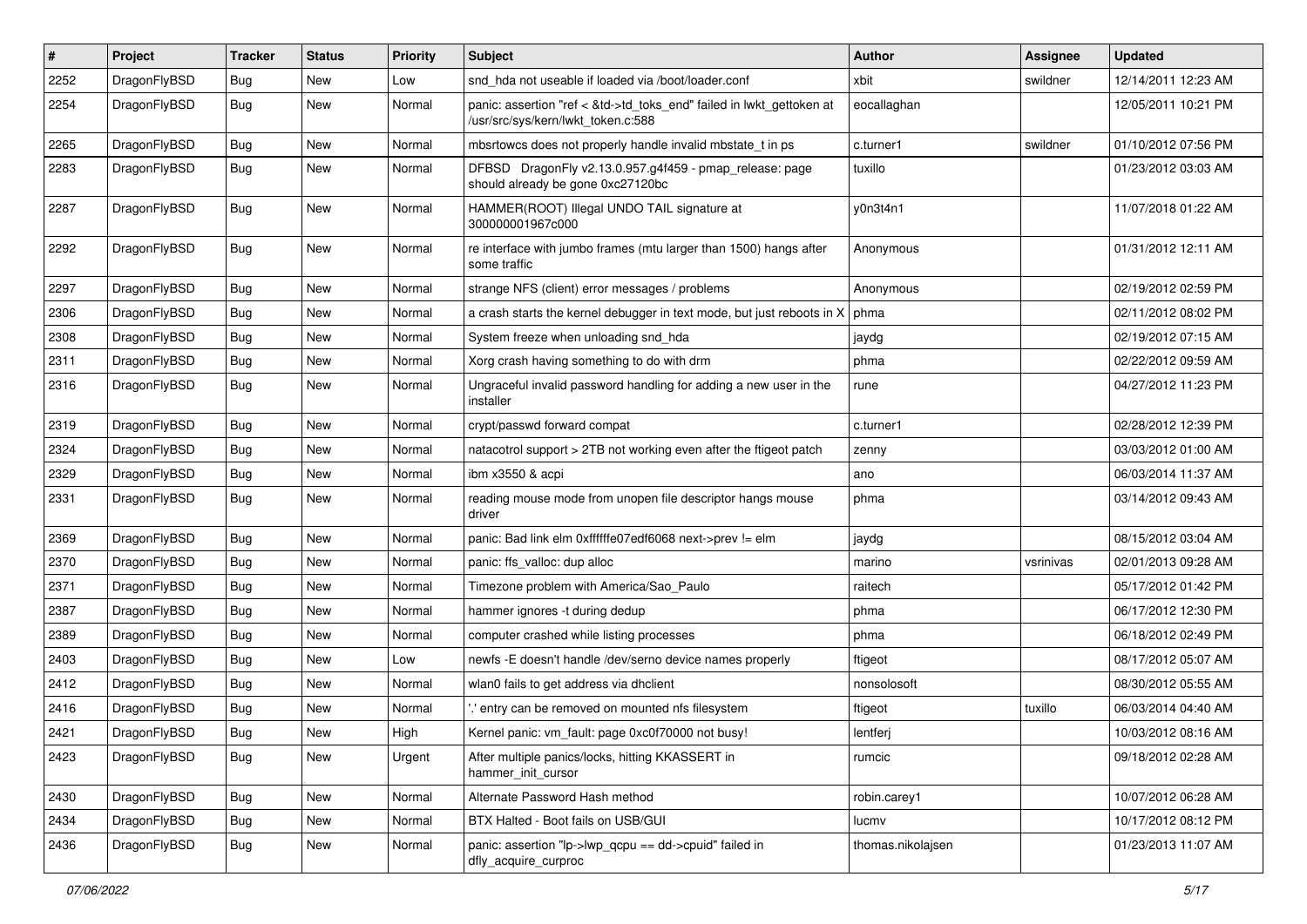| #    | Project      | <b>Tracker</b> | <b>Status</b> | <b>Priority</b> | Subject                                                                                                                      | <b>Author</b>    | Assignee  | <b>Updated</b>      |
|------|--------------|----------------|---------------|-----------------|------------------------------------------------------------------------------------------------------------------------------|------------------|-----------|---------------------|
| 2444 | DragonFlyBSD | Bug            | <b>New</b>    | Normal          | Crash during Hammer overnight cleanup                                                                                        | justin           |           | 11/04/2012 07:58 AM |
| 2453 | DragonFlyBSD | Bug            | New           | Normal          | panic: assertion "gd->gd_spinlocks == 0" failed                                                                              | Johannes.Hofmann |           | 11/12/2012 12:54 PM |
| 2473 | DragonFlyBSD | Bug            | <b>New</b>    | Normal          | Kernel crash when trying to up the wpi0 device (Dfly<br>v3.3.0.758.g47388-DEVELOPMENT)                                       | tomaz            |           | 02/24/2014 08:50 AM |
| 2489 | DragonFlyBSD | Bug            | <b>New</b>    | Normal          | nmalloc doesn't cache VA for allocations > 8KB                                                                               | vsrinivas        |           | 06/10/2014 05:51 AM |
| 2490 | DragonFlyBSD | Bug            | New           | Normal          | nmalloc should color addresses to avoid cache bank conflictsw                                                                | vsrinivas        |           | 06/10/2014 05:51 AM |
| 2493 | DragonFlyBSD | Bug            | <b>New</b>    | Normal          | vidcontrol: invalid video mode name                                                                                          | Svarov           |           | 01/24/2013 09:55 AM |
| 2495 | DragonFlyBSD | Bug            | New           | High            | DFBSD v3.3.0.960.g553fe7 - ocnt != 0" failed in<br>prop_object_release                                                       | tuxillo          |           | 05/31/2022 04:08 PM |
| 2496 | DragonFlyBSD | Bug            | New           | Normal          | NTFS malloc limit exceeded                                                                                                   | plasmob          | tuxillo   | 02/19/2013 08:47 AM |
| 2498 | DragonFlyBSD | Bug            | <b>New</b>    | Normal          | DFBSD v3.2.2-RELEASE - LIST_FIRST(&bp->b_dep) == NULL"<br>failed in vfs_vmio_release                                         | tuxillo          |           | 05/31/2022 04:09 PM |
| 2509 | DragonFlyBSD | Bug            | <b>New</b>    | Normal          | Redefinition of DIRBLKSIZ in restore(8)                                                                                      | swildner         |           | 06/04/2022 04:40 AM |
| 2520 | DragonFlyBSD | Bug            | New           | Normal          | panic: assertion "IS SERIALIZED((ifp->if serializer))" failed in<br>if_default_serialize_assert at /usr/src/sys/net/if.c:437 | ano              |           | 03/09/2013 12:14 AM |
| 2526 | DragonFlyBSD | Bug            | New           | Normal          | hammer cleanup doesn't run on first day of DST                                                                               | pavalos          |           | 10/18/2016 05:28 PM |
| 2529 | DragonFlyBSD | Bug            | <b>New</b>    | Low             | Sundance network adapter is not detected and attached                                                                        | kworr            |           | 03/25/2013 02:29 AM |
| 2531 | DragonFlyBSD | Bug            | New           | Normal          | camcontrol fails to disable APM                                                                                              | m.lombardi85     |           | 03/23/2013 12:28 PM |
| 2535 | DragonFlyBSD | Bug            | New           | Normal          | Imap processes apparentlt blocked on disk I/O                                                                                | ftigeot          |           | 04/02/2013 09:31 AM |
| 2544 | DragonFlyBSD | Bug            | New           | Normal          | live DVD system boot (menu option 1) caused db> prompt on<br>PE1950                                                          | estrabd          |           | 05/11/2021 03:54 AM |
| 2547 | DragonFlyBSD | Bug            | New           | High            | crashed while doing a dry run of pkg rolling-replace                                                                         | phma             |           | 04/18/2013 10:40 PM |
| 2552 | DragonFlyBSD | Bug            | New           | Low             | hammer recovery should indicate progress                                                                                     | phma             |           | 05/03/2013 12:13 AM |
| 2557 | DragonFlyBSD | Bug            | New           | Normal          | stock 3.4.1 kernel halts during booting if dm and dm_target_crypt<br>are loaded and RAID controller is present               | phma             |           | 05/12/2013 10:38 PM |
| 2565 | DragonFlyBSD | <b>Bug</b>     | New           | Normal          | "ifconfig ix0 up" panic                                                                                                      | Itpig402a        |           | 06/03/2013 05:46 AM |
| 2568 | DragonFlyBSD | Bug            | New           | Normal          | AHCI panic                                                                                                                   | josepht          |           | 06/07/2013 05:52 PM |
| 2569 | DragonFlyBSD | Bug            | New           | Normal          | ctime NFS                                                                                                                    | ferney           |           | 08/11/2013 04:35 AM |
| 2577 | DragonFlyBSD | Bug            | New           | Normal          | virtio-blk iops performance is cpu limited on high end devices                                                               | gjs278           | vsrinivas | 08/01/2013 02:28 PM |
| 2585 | DragonFlyBSD | Bug            | <b>New</b>    | Normal          | Dfly 3.4.3 on ESXi 5.1, HP Smart Array P410 passthrough<br>recognised, but not functioning                                   | yggdrasil        | swildner  | 05/09/2022 08:14 AM |
| 2586 | DragonFlyBSD | <b>Bug</b>     | New           | Normal          | pf: "modulate" state seems problematic                                                                                       | srussell         |           | 09/25/2013 07:36 PM |
| 2587 | DragonFlyBSD | Bug            | New           | Normal          | SATA DVD writer not detected by DragonFly                                                                                    | srussell         |           | 09/04/2020 08:55 AM |
| 2595 | DragonFlyBSD | <b>Bug</b>     | <b>New</b>    | Normal          | DragonFly 3.4.3 crashes on SUN Blade X6250 with Qlogic ISP 2432<br>FC card                                                   | Turvamies        |           | 10/07/2013 11:53 AM |
| 2598 | DragonFlyBSD | <b>Bug</b>     | New           | Normal          | i386 via USB Booting                                                                                                         | mbzadegan        |           | 10/21/2013 02:28 AM |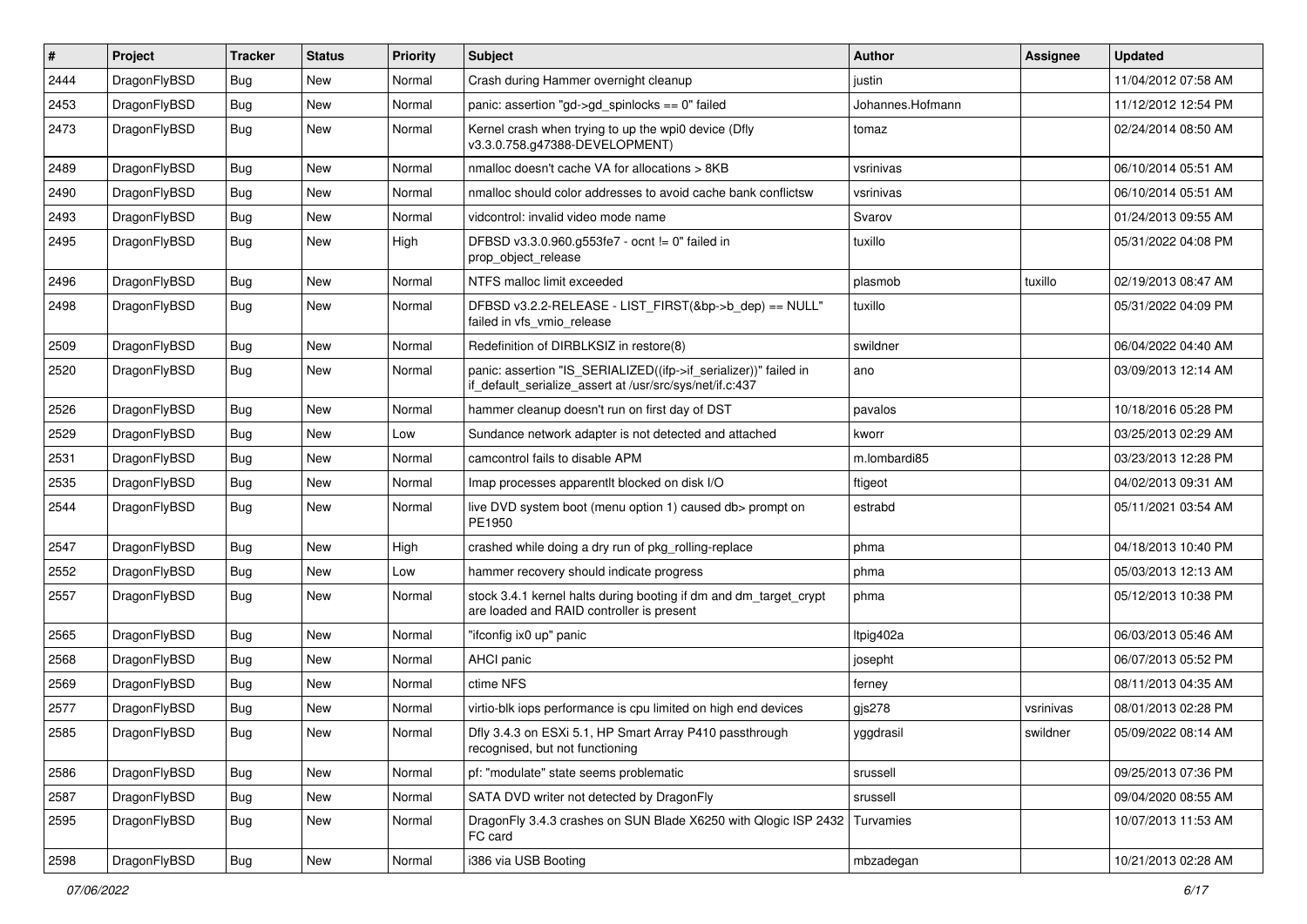| $\pmb{\#}$ | Project      | <b>Tracker</b> | <b>Status</b> | <b>Priority</b> | Subject                                                                                                  | <b>Author</b>     | Assignee | <b>Updated</b>      |
|------------|--------------|----------------|---------------|-----------------|----------------------------------------------------------------------------------------------------------|-------------------|----------|---------------------|
| 2604       | DragonFlyBSD | Bug            | New           | Normal          | dell laptop does not boot with LATEST                                                                    | isenmann          |          | 11/20/2013 02:07 AM |
| 2609       | DragonFlyBSD | <b>Bug</b>     | New           | Normal          | master: panic: assertion<br>"LWKT_TOKEN_HELD_ANY(vm_object_token(object))" failed in<br>swp_pager_lookup | thomas.nikolajsen |          | 11/28/2013 11:36 AM |
| 2611       | DragonFlyBSD | Bug            | <b>New</b>    | Normal          | Change in IP address results in network not working                                                      | phma              |          | 12/05/2013 07:55 PM |
| 2618       | DragonFlyBSD | <b>Bug</b>     | <b>New</b>    | Normal          | mouse problem on RELEASE-3_6_0                                                                           | FilippoMo         |          | 12/20/2013 03:26 AM |
| 2619       | DragonFlyBSD | Bug            | New           | Normal          | DragonFly 3.6 can't be installed on a 6TB volume                                                         | ftigeot           |          | 02/23/2014 11:55 PM |
| 2620       | DragonFlyBSD | Bug            | <b>New</b>    | Normal          | moused problem                                                                                           | FilippoMo         |          | 12/20/2013 10:32 AM |
| 2621       | DragonFlyBSD | <b>Bug</b>     | New           | Normal          | core dump using cdrom                                                                                    | nonsolosoft       |          | 12/27/2013 12:43 AM |
| 2622       | DragonFlyBSD | Bug            | New           | Normal          | VAIO FIT15E fn keys support                                                                              | nonsolosoft       |          | 12/31/2013 01:31 AM |
| 2626       | DragonFlyBSD | Bug            | New           | Normal          | iwn driver drops with error: "firmware error 'iwn intr: fatal firmware<br>error"                         | rodyaj            |          | 01/09/2014 05:50 AM |
| 2629       | DragonFlyBSD | Bug            | New           | Normal          | Replace gcc44 with llvm34, clang34, and libc++                                                           | tuxillo           |          | 06/02/2014 02:30 PM |
| 2630       | DragonFlyBSD | Bug            | New           | Normal          | Bring in latest iconv fixes from FreeBSD10 as well as csmapper<br>updates                                | tuxillo           |          | 05/11/2021 03:54 AM |
| 2641       | DragonFlyBSD | <b>Bug</b>     | <b>New</b>    | Normal          | Panic when loading natapci as module                                                                     | tuxillo           |          | 05/11/2021 03:54 AM |
| 2645       | DragonFlyBSD | Bug            | New           | Normal          | panic with dsched fq and ioprio                                                                          | jyoung15          |          | 02/20/2014 07:29 AM |
| 2647       | DragonFlyBSD | Bug            | <b>New</b>    | Normal          | HAMMER panic on 3.6.0                                                                                    | tuxillo           |          | 05/11/2021 03:54 AM |
| 2652       | DragonFlyBSD | Bug            | New           | Normal          | 189a0ff3761b47  ix: Implement MSI-X support locks up Lenovo<br>S10 Intel Atom n270                       | davshao           |          | 05/14/2014 01:55 AM |
| 2657       | DragonFlyBSD | Bug            | <b>New</b>    | High            | Needs acl to migrate our servers                                                                         | ferney            |          | 03/31/2014 11:37 AM |
| 2674       | DragonFlyBSD | Bug            | New           | Normal          | <b>GPT Support</b>                                                                                       | ftigeot           |          | 12/28/2015 02:54 PM |
| 2675       | DragonFlyBSD | Bug            | <b>New</b>    | Low             | Ultimate N WiFi Link 5300 get iwn_intr: fatal firmware error on 5GHz                                     | revuwa            |          | 05/11/2021 04:07 AM |
| 2680       | DragonFlyBSD | Bug            | New           | Low             | boot0cfg update makes box unbootable                                                                     | herrgard          |          | 06/10/2014 06:02 AM |
| 2687       | DragonFlyBSD | Bug            | <b>New</b>    | Normal          | natacontrol software RAID in installer                                                                   | csmelosky         |          | 06/22/2014 12:03 PM |
| 2688       | DragonFlyBSD | Bug            | <b>New</b>    | Normal          | 67613368bdda7 Fix wrong checks for U4B presence Asrock Z77M<br>difficulty detecting USB keyboard         | davshao           |          | 06/28/2014 07:08 PM |
| 2708       | DragonFlyBSD | Bug            | <b>New</b>    | Normal          | unable to send TCP nor UDP on age(4) interface                                                           | dermiste          |          | 05/11/2021 03:54 AM |
| 2712       | DragonFlyBSD | <b>Bug</b>     | New           | Normal          | connect(2) returns EINVAL when retrying after ECONNREFUSED                                               | jorisgio          |          | 08/14/2014 05:31 PM |
| 2735       | DragonFlyBSD | Bug            | New           | Urgent          | iwn panics SYSSASSERT                                                                                    | cnb               |          | 05/11/2021 03:55 AM |
| 2736       | DragonFlyBSD | Bug            | New           | High            | kernel panics on acpi_timer_probe function                                                               | cnb               |          | 05/11/2021 03:55 AM |
| 2738       | DragonFlyBSD | Bug            | New           | Normal          | Hammer: Strange behavior when trying to recover old version of<br>moved file                             | roland            |          | 11/20/2014 08:02 AM |
| 2746       | DragonFlyBSD | Bug            | New           | Normal          | some fraction of xterms started from the xmonad window manager<br>get killed with SIGALRM                | isenmann          | profmakx | 12/28/2014 02:51 AM |
| 2788       | DragonFlyBSD | <b>Bug</b>     | New           | Normal          | ioctl GSLICEINFO: Not working for vnode slice                                                            | mneumann          |          | 02/12/2015 07:49 AM |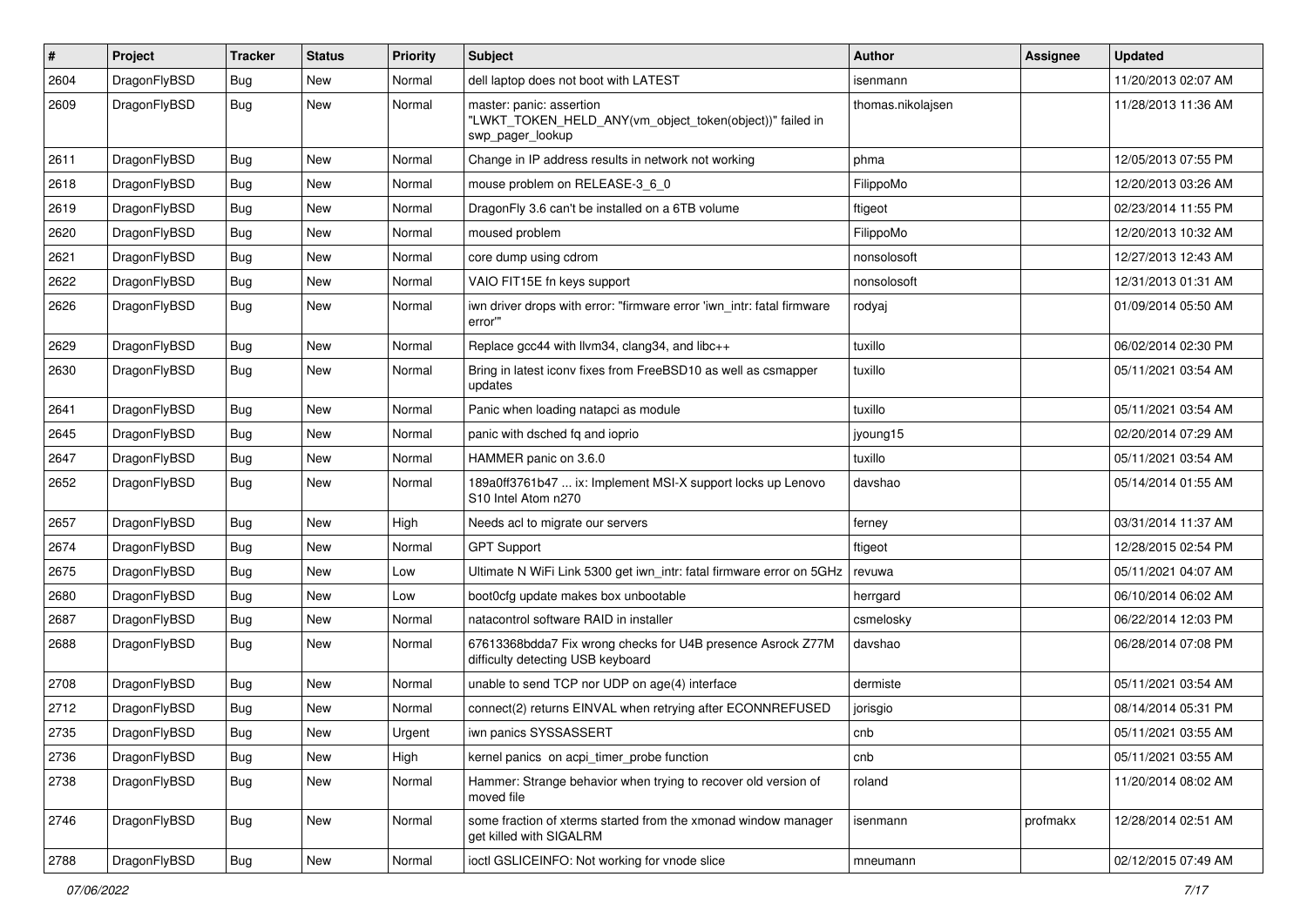| #    | Project      | <b>Tracker</b> | <b>Status</b> | <b>Priority</b> | Subject                                                                                                                                                  | <b>Author</b>    | Assignee  | <b>Updated</b>      |
|------|--------------|----------------|---------------|-----------------|----------------------------------------------------------------------------------------------------------------------------------------------------------|------------------|-----------|---------------------|
| 2799 | DragonFlyBSD | Bug            | <b>New</b>    | Normal          | Fatal trap 12 caused by moused(8) -p /dev/cual0                                                                                                          | opvalues         |           | 03/04/2015 11:01 PM |
| 2802 | DragonFlyBSD | Bug            | New           | Normal          | USB Wifi urtwn0 crash from cd boot                                                                                                                       | opvalues         |           | 03/10/2015 01:07 AM |
| 2803 | DragonFlyBSD | Bug            | New           | Normal          | HAMMER: Warning: UNDO area too small!                                                                                                                    | ftigeot          |           | 03/11/2015 03:42 PM |
| 2806 | DragonFlyBSD | Bug            | New           | Normal          | failed to configure a link-local address on ath0 (errno = 22)                                                                                            | Chingyuan        |           | 05/25/2021 01:00 AM |
| 2808 | DragonFlyBSD | Bug            | <b>New</b>    | Normal          | X freeze by switching between X and VT - results in black screen                                                                                         | lukesky333       |           | 05/11/2021 03:55 AM |
| 2809 | DragonFlyBSD | Bug            | New           | Normal          | hammer mirror-stream                                                                                                                                     | masu             |           | 04/10/2015 12:33 AM |
| 2812 | DragonFlyBSD | Bug            | New           | Normal          | Panic on Intel DE3815TYKHE                                                                                                                               | tmorp            |           | 05/14/2015 03:14 PM |
| 2816 | DragonFlyBSD | Bug            | New           | Normal          | A multitasking process being debugged can get stuck                                                                                                      | phma             |           | 05/19/2015 03:57 AM |
| 2820 | DragonFlyBSD | Bug            | New           | Normal          | TP-Link USB Wi-Fi adapter cannot be reattached to the system                                                                                             | shamaz           |           | 05/22/2015 09:45 PM |
| 2822 | DragonFlyBSD | Bug            | New           | Normal          | USB 3.0 stick throws "reading primary partition table: error<br>accessing offset 000[] for 152" error, while the stick works on any<br>other OS I tested | revuwa           | profmakx  | 06/29/2015 05:56 AM |
| 2825 | DragonFlyBSD | <b>Bug</b>     | <b>New</b>    | High            | 3x dhclient = hanging system (objcache exhausted)                                                                                                        | jaccovonb        | sepherosa | 05/11/2021 03:55 AM |
| 2828 | DragonFlyBSD | <b>Bug</b>     | New           | High            | On AMD APUs and Bulldozer CPUs, the machdep.cpu_idle_hlt<br>sysctl should be 3 by default                                                                | vadaszi          | vadaszi   | 05/11/2021 04:07 AM |
| 2835 | DragonFlyBSD | Bug            | <b>New</b>    | Normal          | /usr/include/c++/5.0/bits/c++locale.h likes<br>POSIX_C_SOURCE>=200809                                                                                    | davshao          |           | 11/18/2015 03:40 AM |
| 2840 | DragonFlyBSD | <b>Bug</b>     | New           | Normal          | wrong voltage is reported                                                                                                                                | vellowrabbit2010 |           | 09/11/2015 06:09 PM |
| 2852 | DragonFlyBSD | <b>Bug</b>     | <b>New</b>    | Normal          | Hammer File System - hangs on undo during system boot / mount -<br>will not recover on DragonFlyBSD newer than 3.6.0                                     | abale            |           | 05/11/2021 04:07 AM |
| 2857 | DragonFlyBSD | Bug            | <b>New</b>    | Normal          | hammer stalls via bitcoin-gt                                                                                                                             | tkusumi          |           | 11/30/2015 06:52 AM |
| 2858 | DragonFlyBSD | <b>Bug</b>     | New           | Low             | Installer "Local or UTC" question should have "No" selected by<br>default.                                                                               | cgag             |           | 12/02/2015 01:18 PM |
| 2859 | DragonFlyBSD | <b>Bug</b>     | <b>New</b>    | Low             | Installer configuration menu always highlights "Select timezone", no<br>matter which step was last completed.                                            | cgag             |           | 12/02/2015 01:54 PM |
| 2863 | DragonFlyBSD | <b>Bug</b>     | <b>New</b>    | Normal          | HAMMER synch tid is zero                                                                                                                                 | shamaz           |           | 12/12/2015 11:24 PM |
| 2870 | DragonFlyBSD | <b>Bug</b>     | New           | High            | Broken text and icons when glamor acceleration is used                                                                                                   | 375gnu           | ftigeot   | 01/31/2016 12:13 AM |
| 2874 | DragonFlyBSD | <b>Bug</b>     | New           | Normal          | make world DESTDIR=/emptydir fails                                                                                                                       | pascii           |           | 12/25/2015 07:04 AM |
| 2877 | DragonFlyBSD | <b>Bug</b>     | <b>New</b>    | Low             | sed fails when working with UTF-8 locale and non-UTF symbols                                                                                             | arcade@b1t.name  |           | 12/30/2015 11:20 AM |
| 2878 | DragonFlyBSD | <b>Bug</b>     | New           | Low             | [fix] CCVER problem when using clang and cpu extensions<br>(intrinsics)                                                                                  | arcade@b1t.name  |           | 06/24/2016 04:25 AM |
| 2881 | DragonFlyBSD | <b>Bug</b>     | <b>New</b>    | Normal          | Pulseaudio hangs/resets system when starting X11                                                                                                         | mneumann         |           | 01/09/2016 03:08 AM |
| 2882 | DragonFlyBSD | <b>Bug</b>     | New           | Low             | bridge sends packets from individual interfaces                                                                                                          | arcade@b1t.name  |           | 01/09/2016 12:43 PM |
| 2886 | DragonFlyBSD | <b>Bug</b>     | New           | Normal          | dragonfly mail agent: sending a testmail causes high system load                                                                                         | worf             |           | 02/05/2016 05:53 AM |
| 2887 | DragonFlyBSD | <b>Bug</b>     | New           | Low             | Missing extattr_namespace_to_string and<br>extattr_string_to_namespace functions                                                                         | rubenk           |           | 02/06/2016 05:09 AM |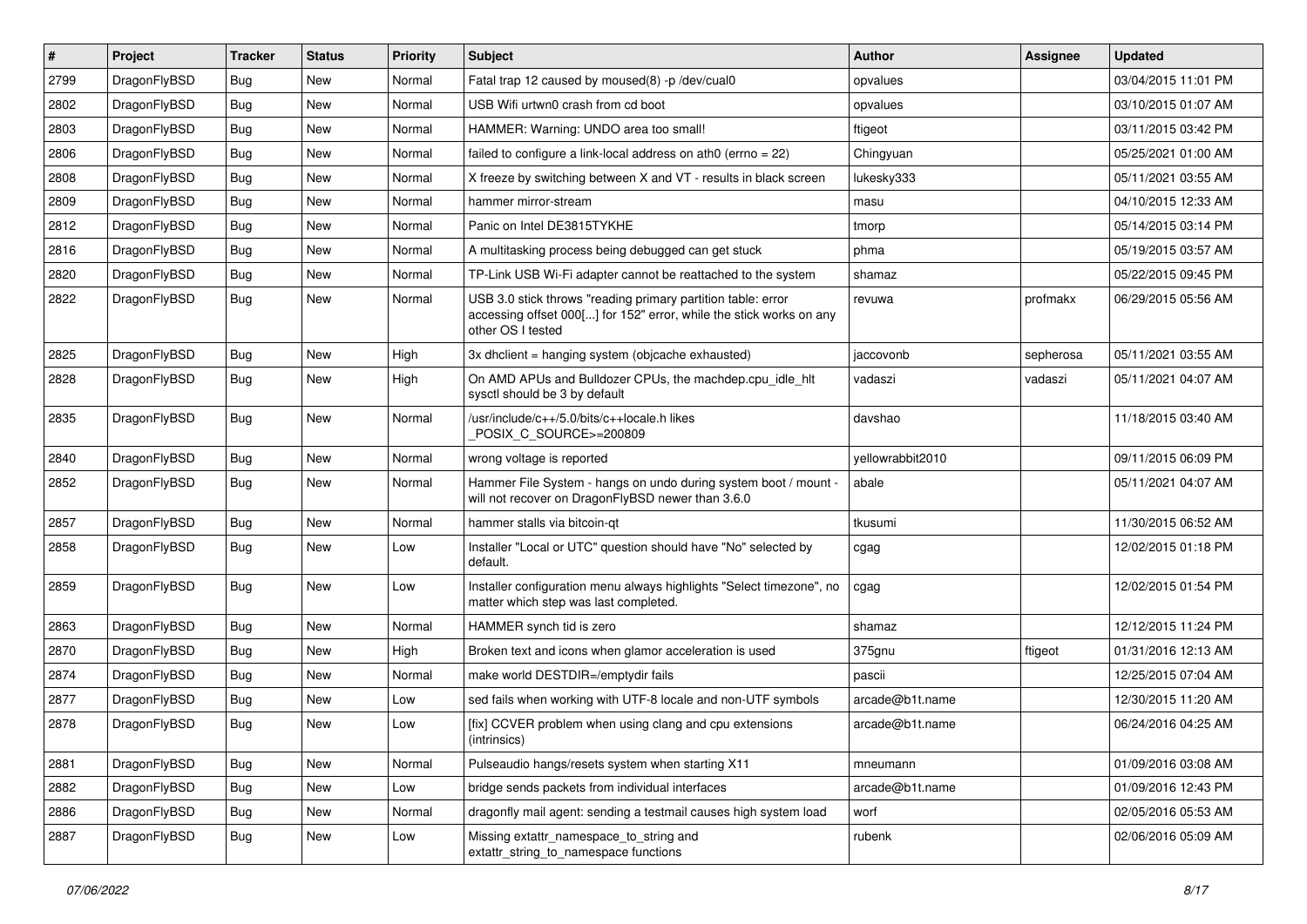| $\sharp$ | Project      | <b>Tracker</b> | <b>Status</b> | <b>Priority</b> | Subject                                                                                                 | <b>Author</b>          | Assignee | <b>Updated</b>      |
|----------|--------------|----------------|---------------|-----------------|---------------------------------------------------------------------------------------------------------|------------------------|----------|---------------------|
| 2890     | DragonFlyBSD | <b>Bug</b>     | New           | Normal          | not able to boot usb installer on Toshiba Chromebook 2                                                  | johnnywhishbone        |          | 02/22/2016 03:42 AM |
| 2891     | DragonFlyBSD | <b>Bug</b>     | New           | Normal          | Kernel panic in IEEE802.11 related code                                                                 | shamaz                 |          | 05/29/2016 05:49 PM |
| 2892     | DragonFlyBSD | <b>Bug</b>     | New           | Normal          | swap pager:indefinite wait bufferf error                                                                | Ihmwzy                 |          | 02/21/2016 10:32 PM |
| 2898     | DragonFlyBSD | <b>Bug</b>     | New           | Normal          | <b>HAMMER</b> panic                                                                                     | pavalos                |          | 11/03/2018 07:05 AM |
| 2915     | DragonFlyBSD | <b>Bug</b>     | New           | High            | Hammer mirror-copy problem                                                                              | t dfbsd                |          | 08/25/2016 05:28 AM |
| 2917     | DragonFlyBSD | <b>Bug</b>     | New           | Normal          | da8: reading primary partition table: error accessing offset<br>000000000000 for 512                    | liweitianux            |          | 05/11/2021 08:43 PM |
| 2924     | DragonFlyBSD | <b>Bug</b>     | <b>New</b>    | Normal          | cat -v fails to tag characters in extended table with M- prefix with<br>some locales                    | sevan                  |          | 07/11/2016 07:18 AM |
| 2930     | DragonFlyBSD | Bug            | New           | High            | 'objcache' causes panic during 'nfs_readdir'                                                            | tofergus               |          | 07/26/2016 01:09 PM |
| 2931     | DragonFlyBSD | Bug            | New           | Low             | 'gdb' of 'vkernel' unable to print backtrace                                                            | tofergus               |          | 07/26/2016 01:51 PM |
| 2936     | DragonFlyBSD | Bug            | New           | Normal          | loader.efi crashes while loading kernel                                                                 | spaceille              |          | 08/20/2016 06:17 AM |
| 2970     | DragonFlyBSD | Bug            | New           | Normal          | kernel 4.7: "Is -I" causes panic on UDF filesystem: "bgetvp -<br>overlapping buffer"                    | peeter                 |          | 12/21/2016 02:46 AM |
| 2972     | DragonFlyBSD | Bug            | <b>New</b>    | Normal          | ipfw3 "deny to me" does not work correctly                                                              | mneumann               |          | 12/27/2016 12:11 PM |
| 2994     | DragonFlyBSD | Bug            | New           | Normal          | Intermittent boot hangs after git: hammer - HAMMER Version 7                                            | davshao                |          | 03/30/2017 02:06 PM |
| 3006     | DragonFlyBSD | Bug            | New           | Normal          | boot0cfg: panic in kern_udev.c in function _udev_dict_set_cstr when<br>installing in VirtualBox         | MichiGreat             |          | 04/01/2017 02:22 PM |
| 3018     | DragonFlyBSD | Bug            | New           | Normal          | sys/bus/u4b/wlan/if run.c:5464]: (style) Redundant condition                                            | dcb                    |          | 04/11/2017 11:26 AM |
| 3022     | DragonFlyBSD | Bug            | New           | Normal          | sys/dev/netif/ath/ath/if ath.c:2142: strange bitmask?                                                   | dcb                    |          | 04/11/2017 11:49 AM |
| 3024     | DragonFlyBSD | Bug            | <b>New</b>    | Low             | sys/dev/netif/wi/if_wi.c:1090]: (style) Redundant condition                                             | dcb                    |          | 04/11/2017 11:56 AM |
| 3025     | DragonFlyBSD | Bug            | New           | Normal          | sys/dev/powermng/powernow/powernow.c:284: bad comparison?                                               | dcb                    |          | 09/23/2017 07:45 AM |
| 3029     | DragonFlyBSD | Bug            | <b>New</b>    | Normal          | Running DflyBSD 4.8 on FreeBSD bhyve as a guest                                                         | iron                   |          | 05/13/2022 04:33 AM |
| 3035     | DragonFlyBSD | Bug            | <b>New</b>    | Normal          | panic: assertion "cpu >= 0 && cpu < ncpus" failed in netisr_cpuport<br>at /usr/src/sys/net/netisr2.h:87 | masu                   |          | 05/11/2017 01:24 AM |
| 3036     | DragonFlyBSD | Bug            | New           | Normal          | panic in icmp_redirect_start() ASSERT_IN_NETISR(0)                                                      | tautolog               |          | 05/11/2017 07:27 PM |
| 3047     | DragonFlyBSD | Bug            | New           | Normal          | HAMMER critical write error                                                                             | samuel                 |          | 06/19/2019 09:50 AM |
| 3049     | DragonFlyBSD | Bug            | <b>New</b>    | Normal          | panic DragonFly v4.8.1-RELEASE by mounting a malformed<br>msdosfs image [12.128]                        | open.source@ribose.com |          | 08/14/2017 02:53 AM |
| 3051     | DragonFlyBSD | Bug            | <b>New</b>    | Normal          | panic DragonFly v4.8.1-RELEASE by mounting a malformed NTFS<br>image [12.000]                           | open.source@ribose.com |          | 08/14/2017 03:20 AM |
| 3052     | DragonFlyBSD | <b>Bug</b>     | New           | Normal          | panic DragonFly v4.8.1-RELEASE by mounting a malformed NTFS<br>image [64.000]                           | open.source@ribose.com |          | 08/14/2017 03:22 AM |
| 3076     | DragonFlyBSD | <b>Bug</b>     | New           | Normal          | sys/dev/netif/ig_hal/e1000_ich8lan.c:1594: sanity checking mixup?                                       | dcb                    |          | 10/11/2017 01:58 AM |
| 3101     | DragonFlyBSD | Bug            | New           | Low             | PFI CGI install not working in dragonflybsd 5.0.1 USB install                                           | bnegre82               |          | 05/11/2021 04:14 AM |
| 3107     | DragonFlyBSD | <b>Bug</b>     | New           | Low             | ACPI interrupt storm when loading i915 on Lenovo T460                                                   | oyvinht                |          | 07/15/2020 07:01 AM |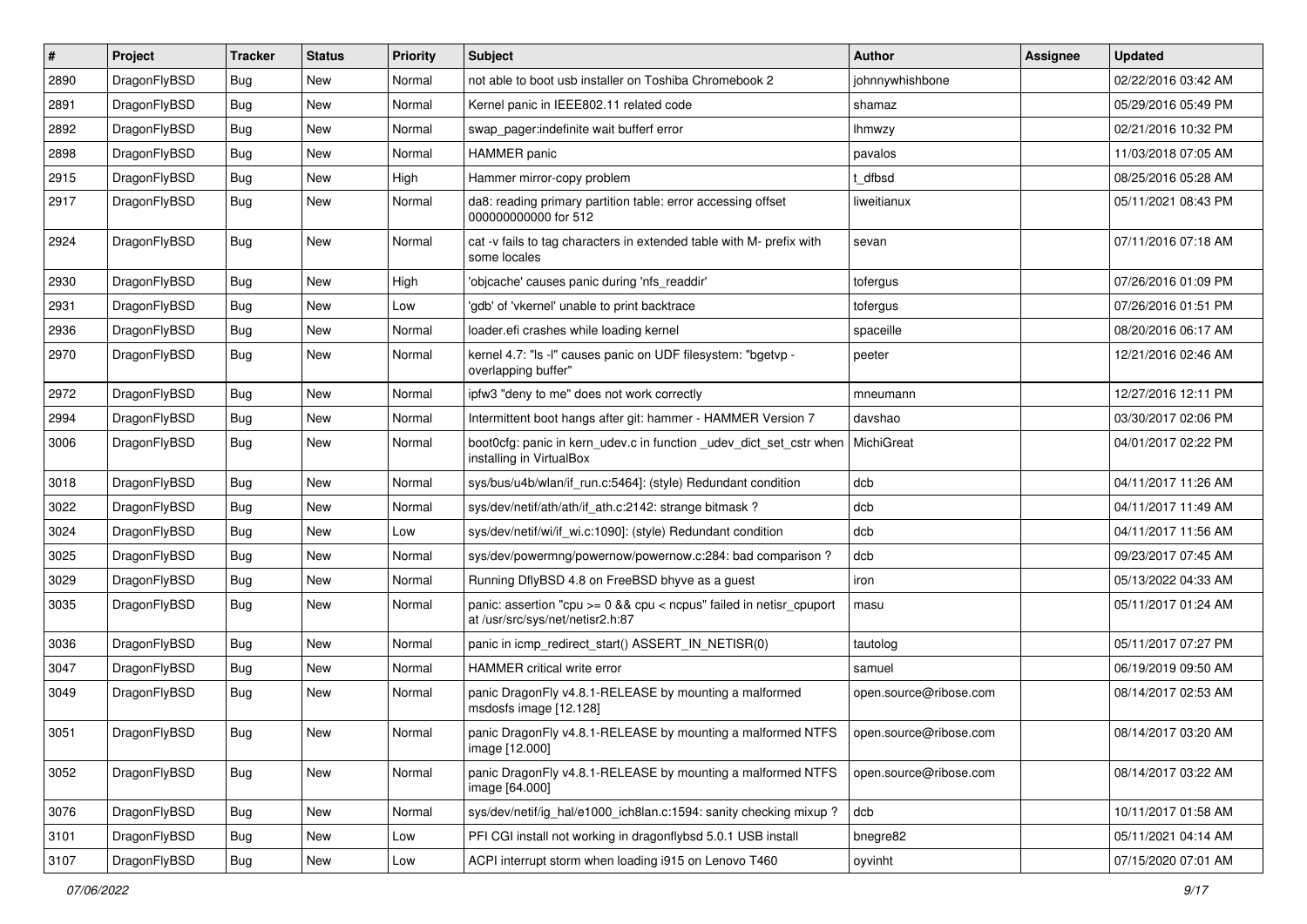| $\pmb{\#}$ | Project      | <b>Tracker</b> | <b>Status</b> | <b>Priority</b> | Subject                                                                                                                                                     | <b>Author</b>     | <b>Assignee</b> | <b>Updated</b>      |
|------------|--------------|----------------|---------------|-----------------|-------------------------------------------------------------------------------------------------------------------------------------------------------------|-------------------|-----------------|---------------------|
| 3110       | DragonFlyBSD | Bug            | New           | Normal          | crash with ipfw3 under load                                                                                                                                 | bnegre82          |                 | 12/09/2017 06:22 AM |
| 3116       | DragonFlyBSD | Bug            | <b>New</b>    | Normal          | da0 detects on very big volume if to _remove_ usb install stick and<br>reboot on Intel NUC5PPYH                                                             | dpostolov         |                 | 01/07/2018 09:40 PM |
| 3117       | DragonFlyBSD | Bug            | <b>New</b>    | Normal          | Problem with colours if "intel" video-driver used                                                                                                           | dpostolov         |                 | 01/07/2018 11:35 PM |
| 3120       | DragonFlyBSD | Bug            | <b>New</b>    | Normal          | Intel AC 8260 firmware does not load                                                                                                                        | Vintodrimmer      |                 | 08/28/2018 03:30 AM |
| 3124       | DragonFlyBSD | Bug            | <b>New</b>    | High            | DragonFlyBSD 5.0.2 with Hammer2 with UEFI install doesn't boot                                                                                              | wiesl             |                 | 06/18/2019 05:07 AM |
| 3129       | DragonFlyBSD | Bug            | <b>New</b>    | High            | Kernel panic with 5.2.0 on A2SDi-4C-HLN4F                                                                                                                   | stateless         |                 | 04/24/2018 12:50 AM |
| 3132       | DragonFlyBSD | Bug            | <b>New</b>    | Low             | unifdef mined                                                                                                                                               | bcallah           |                 | 04/26/2018 08:34 PM |
| 3134       | DragonFlyBSD | Bug            | New           | Normal          | RFC 3021 (/31 networks) appear to be unsupported                                                                                                            | jailbird          |                 | 05/16/2018 11:03 PM |
| 3139       | DragonFlyBSD | Bug            | <b>New</b>    | Normal          | USB Mouse Does Not Work in DragonflyBSD guest on VirtualBox                                                                                                 | chiguy1256        |                 | 06/24/2018 10:14 PM |
| 3141       | DragonFlyBSD | Bug            | <b>New</b>    | Normal          | dhclient blocks boot process                                                                                                                                | rowo              |                 | 12/16/2018 11:01 AM |
| 3143       | DragonFlyBSD | Bug            | <b>New</b>    | Normal          | assertion "0" failed in hammer2_inode_xop_chain_sync                                                                                                        | cbin              |                 | 07/18/2018 12:50 PM |
| 3157       | DragonFlyBSD | Bug            | <b>New</b>    | Normal          | TP-Link UE300 not working in 5.2-RELEASE                                                                                                                    | tuxillo           |                 | 11/15/2018 02:08 PM |
| 3165       | DragonFlyBSD | Bug            | New           | Normal          | Looping at boot time                                                                                                                                        | gop               |                 | 12/28/2018 01:04 PM |
| 3170       | DragonFlyBSD | Bug            | <b>New</b>    | Normal          | repeatable nfsd crash                                                                                                                                       | tse               |                 | 06/11/2020 05:52 AM |
| 3184       | DragonFlyBSD | Bug            | <b>New</b>    | Normal          | tsleep(9) return value when PCATCH specified                                                                                                                | tkusumi           |                 | 04/03/2019 06:49 AM |
| 3189       | DragonFlyBSD | Bug            | New           | Normal          | Allow DragonFly Mail Agent to accept an alternate config via<br>command line switch                                                                         | iang              |                 | 08/16/2021 12:42 AM |
| 3194       | DragonFlyBSD | <b>Bug</b>     | <b>New</b>    | High            | Hammer kernel crash on mirror-stream of PFS after upgrade<br>(assertion "cursor->flags &<br>HAMMER_CURSOR_ITERATE_CHECK" failed in<br>hammer_btree_iterate) | Anonymous         |                 | 06/29/2019 01:32 PM |
| 3196       | DragonFlyBSD | Bug            | <b>New</b>    | Normal          | test issue after redmine upgrade (2)                                                                                                                        | tuxillo           |                 | 07/05/2019 04:33 AM |
| 3197       | DragonFlyBSD | Bug            | <b>New</b>    | Normal          | DragonFly upgrades                                                                                                                                          | tse               |                 | 04/18/2020 04:18 PM |
| 3199       | DragonFlyBSD | Bug            | <b>New</b>    | Normal          | PFS label not found panic                                                                                                                                   | tse               |                 | 08/21/2019 03:51 AM |
| 3208       | DragonFlyBSD | Bug            | <b>New</b>    | Normal          | Crash related to nfsd                                                                                                                                       | tse               |                 | 06/11/2020 05:52 AM |
| 3209       | DragonFlyBSD | Bug            | New           | Normal          | svc has some minor bugs                                                                                                                                     | arcade@b1t.name   |                 | 10/24/2019 09:08 AM |
| 3215       | DragonFlyBSD | Bug            | <b>New</b>    | Normal          | Hang in todrain(3) after write(3)                                                                                                                           | noloader          |                 | 11/25/2019 03:08 PM |
| 3217       | DragonFlyBSD | Bug            | New           | Normal          | rescue tools: make install fails if rescue folder doesn't exist                                                                                             | dfbsd             |                 | 11/27/2019 08:16 PM |
| 3218       | DragonFlyBSD | Bug            | New           | Normal          | Kernel panics are not sent to comconsole when booted over EFI                                                                                               | mqudsi            |                 | 12/02/2019 08:52 PM |
| 3219       | DragonFlyBSD | Bug            | <b>New</b>    | Normal          | x11/xorg port can not be build                                                                                                                              | <b>UlasSAYGIN</b> |                 | 03/31/2020 08:57 AM |
| 3222       | DragonFlyBSD | <b>Bug</b>     | New           | Normal          | gcc - undefined reference to '__atomic_load' (missing libatomic?)                                                                                           | mneumann          |                 | 02/08/2020 02:45 AM |
| 3224       | DragonFlyBSD | <b>Bug</b>     | New           | Normal          | Kernel panic when trying to ping6                                                                                                                           | zhtw              |                 | 03/08/2020 08:55 AM |
| 3225       | DragonFlyBSD | <b>Bug</b>     | New           | Normal          | nfsd freeze when using gemu                                                                                                                                 | tse               |                 | 03/17/2020 11:52 AM |
| 3226       | DragonFlyBSD | Bug            | New           | Normal          | Xorg freezes in vm: thread stuck in "objtrm1"                                                                                                               | peeter            |                 | 04/08/2020 02:10 AM |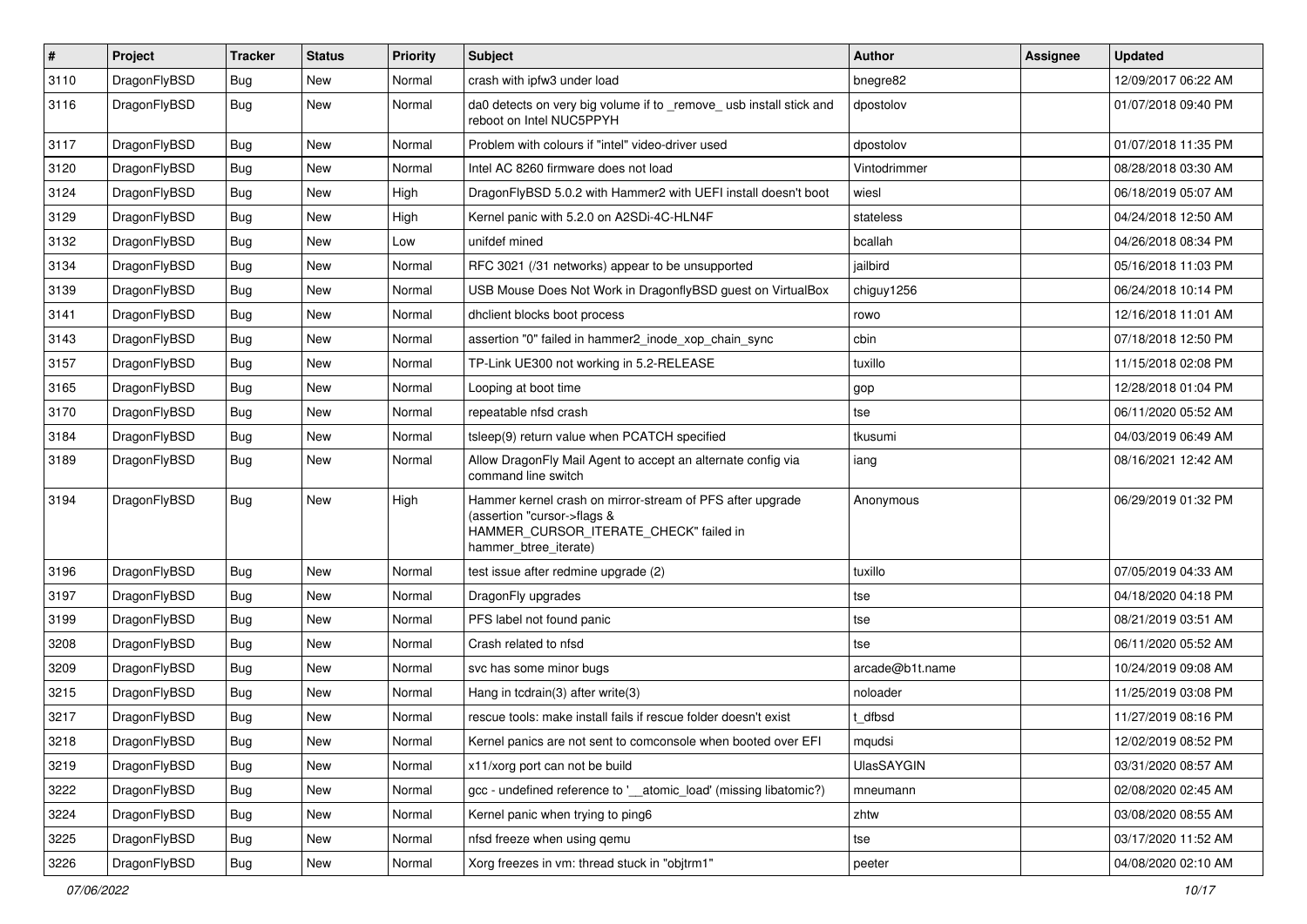| $\pmb{\#}$ | Project      | <b>Tracker</b> | <b>Status</b> | <b>Priority</b> | Subject                                                                                                   | Author            | Assignee | <b>Updated</b>      |
|------------|--------------|----------------|---------------|-----------------|-----------------------------------------------------------------------------------------------------------|-------------------|----------|---------------------|
| 3228       | DragonFlyBSD | Bug            | <b>New</b>    | Low             | pfi kif unref: state refcount $\leq$ 0 in dmesg                                                           | justin            |          | 03/05/2021 06:39 AM |
| 3231       | DragonFlyBSD | Bug            | <b>New</b>    | Normal          | wifi drops on 5.8                                                                                         | tse               |          | 04/06/2020 05:08 AM |
| 3235       | DragonFlyBSD | <b>Bug</b>     | <b>New</b>    | Normal          | Kernel panic in devfs vnops.c                                                                             | mneumann          |          | 04/28/2020 07:00 AM |
| 3238       | DragonFlyBSD | Bug            | <b>New</b>    | Normal          | race conditions when printing from vkernel console                                                        | piecuch           |          | 05/19/2020 02:50 PM |
| 3239       | DragonFlyBSD | <b>Bug</b>     | <b>New</b>    | Normal          | unable to SIGKILL glitched emacs                                                                          | piecuch           |          | 05/26/2020 03:30 AM |
| 3240       | DragonFlyBSD | Bug            | New           | High            | compile error because of openssl with /usr/dports/security/rhash for<br>mysql 8 install                   | <b>UlasSAYGIN</b> |          | 06/04/2020 08:05 AM |
| 3243       | DragonFlyBSD | <b>Bug</b>     | <b>New</b>    | Normal          | SMART status not reported properly for SSD disks                                                          | daftaupe          |          | 09/09/2020 11:03 PM |
| 3245       | DragonFlyBSD | Bug            | <b>New</b>    | Normal          | panic: free: guard1x fail, i915 load from loader.conf                                                     | polachok          |          | 08/21/2020 10:36 AM |
| 3246       | DragonFlyBSD | Bug            | <b>New</b>    | Normal          | HAMMER2 unable to handle ENOSPC properly                                                                  | tkusumi           |          | 09/04/2020 11:11 AM |
| 3247       | DragonFlyBSD | <b>Bug</b>     | <b>New</b>    | Normal          | Kernel panic doing nothing much                                                                           | phma              |          | 09/12/2020 11:40 PM |
| 3249       | DragonFlyBSD | Bug            | <b>New</b>    | Normal          | HAMMER2 fsync(2) not working properly                                                                     | tkusumi           |          | 09/21/2020 07:07 AM |
| 3252       | DragonFlyBSD | <b>Bug</b>     | New           | Normal          | tcsetattr/tcgetattr set errno incorrectly on non-TTY                                                      | tonyc             |          | 10/26/2020 09:34 PM |
| 3266       | DragonFlyBSD | Bug            | <b>New</b>    | High            | Filesystems broken due to "KKASSERT(count &<br>TOK_COUNTMASK);"                                           | tkusumi           |          | 03/15/2021 01:21 PM |
| 3278       | DragonFlyBSD | <b>Bug</b>     | <b>New</b>    | Normal          | Second screen image is distorted                                                                          | arcade@b1t.name   |          | 07/10/2021 03:36 AM |
| 3280       | DragonFlyBSD | Bug            | <b>New</b>    | Normal          | KMS console and i915(4) not working in 6.0                                                                | cmusser           |          | 07/10/2021 03:35 AM |
| 3281       | DragonFlyBSD | Bug            | <b>New</b>    | Normal          | Crash after leaving unattended for a while                                                                | bhaible           |          | 07/10/2021 03:32 AM |
| 3282       | DragonFlyBSD | Bug            | <b>New</b>    | Normal          | unexpected errno value from fopen()                                                                       | bhaible           |          | 07/10/2021 03:34 AM |
| 3283       | DragonFlyBSD | Bug            | <b>New</b>    | Normal          | mknodat() cannot create FIFOs                                                                             | bhaible           |          | 07/10/2021 03:34 AM |
| 3284       | DragonFlyBSD | <b>Bug</b>     | <b>New</b>    | Normal          | Wrong towlower() result for U+038A                                                                        | bhaible           |          | 07/10/2021 03:34 AM |
| 3298       | DragonFlyBSD | Bug            | New           | Normal          | Running "w" and having logged in via XDM through VNC, "w" prints<br>an extra error message                | piecuch           |          | 10/25/2021 09:16 AM |
| 3300       | DragonFlyBSD | <b>Bug</b>     | <b>New</b>    | Normal          | Running Xvnc from TigerVNC package through the INETD daemon<br>in TCP WAIT mode fails hard                | adrian            |          | 01/08/2022 04:25 AM |
| 3301       | DragonFlyBSD | <b>Bug</b>     | <b>New</b>    | Normal          | Gkrellm from the packages is not showing logged in users in main<br>window, logged in users always $== 0$ | adrian            |          | 01/08/2022 04:24 AM |
| 3302       | DragonFlyBSD | Bug            | <b>New</b>    | Normal          | Will not boot on System76 Lemur Pro (lemp10)                                                              | piecuch           |          | 11/03/2021 10:21 AM |
| 3311       | DragonFlyBSD | <b>Bug</b>     | New           | Low             | TrueCrypt support may cause kernel crash                                                                  | arcade@b1t.name   |          | 04/29/2022 06:19 AM |
| 3313       | DragonFlyBSD | Bug            | New           | Normal          | Can't boot from my live USB at all. The kernel loading process<br>hangs.                                  | rempas            |          | 06/03/2022 12:16 AM |
| 3314       | DragonFlyBSD | <b>Bug</b>     | New           | Normal          | Bring virtio console(4) from FreeBSD                                                                      | tuxillo           | tuxillo  | 05/29/2022 08:24 AM |
| 3316       | DragonFlyBSD | <b>Bug</b>     | New           | Normal          | hammer2_dirent_create() allows creating >1 dirents with the same<br>name                                  | tkusumi           |          | 06/05/2022 12:35 PM |
| 3319       | DragonFlyBSD | <b>Bug</b>     | New           | Normal          | setproctitle() calls can change effect of later setproctitle() calls                                      | tonyc             |          | 06/29/2022 06:10 PM |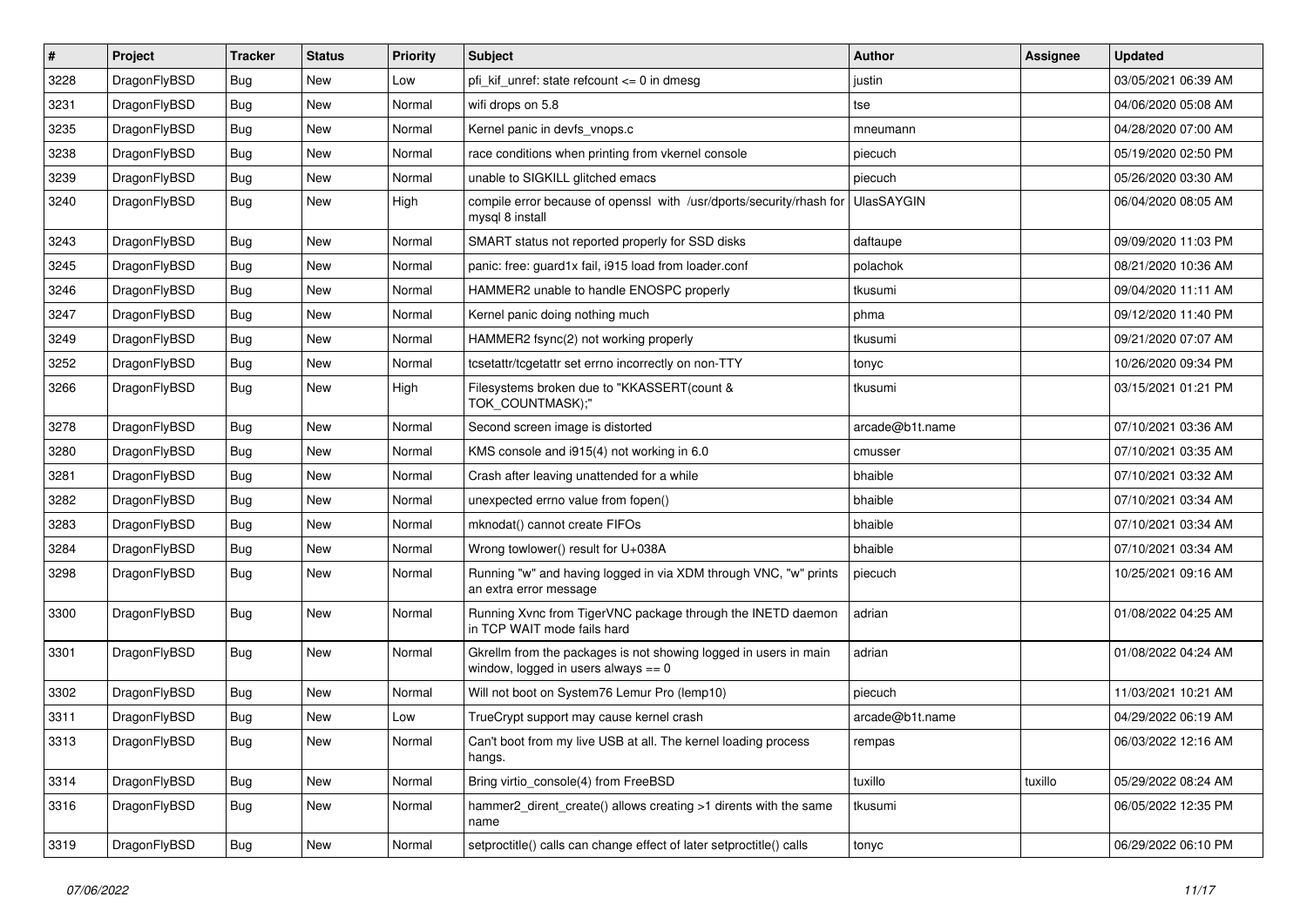| $\#$ | Project      | <b>Tracker</b> | <b>Status</b> | <b>Priority</b> | Subject                                                                                   | <b>Author</b>      | <b>Assignee</b> | <b>Updated</b>      |
|------|--------------|----------------|---------------|-----------------|-------------------------------------------------------------------------------------------|--------------------|-----------------|---------------------|
| 168  | DragonFlyBSD | Bug            | In Progress   | Normal          | Livelocked limit engaged while trying to setup IPW wireless                               | mschacht           | sepherosa       | 05/11/2021 04:05 AM |
| 331  | DragonFlyBSD | Bug            | In Progress   | Normal          | ftpsesame (aka Bridging S01E03)                                                           | bastyaelvtars      |                 | 03/09/2013 12:28 PM |
| 604  | DragonFlyBSD | Bug            | In Progress   | Normal          | 1.8.1-RELEASE - clock runs fast on mainboard ASUS P5A-B                                   | yeti               |                 | 05/11/2021 03:55 AM |
| 725  | DragonFlyBSD | <b>Bug</b>     | In Progress   | Low             | 'make distribution' fails w/'ro' /usr/obj                                                 | c.turner           |                 | 03/09/2013 01:01 PM |
| 742  | DragonFlyBSD | Bug            | In Progress   | Normal          | umount problems with multiple mounts                                                      | corecode           | tuxillo         | 06/25/2022 04:02 AM |
| 781  | DragonFlyBSD | <b>Bug</b>     | In Progress   | Normal          | fdisk uses wrong geometry on usb flash drives                                             | corecode           | tuxillo         | 05/11/2021 03:50 AM |
| 884  | DragonFlyBSD | Bug            | In Progress   | High            | Performance/memory problems under filesystem IO load                                      | hasso              |                 | 05/11/2021 03:50 AM |
| 998  | DragonFlyBSD | Bug            | In Progress   | Normal          | Unconfiguring a vn while it is mounted                                                    | rumcic             | tuxillo         | 05/11/2021 04:00 AM |
| 1030 | DragonFlyBSD | Bug            | In Progress   | Normal          | msdosfs umount panic                                                                      | corecode           | tuxillo         | 05/11/2021 03:51 AM |
| 1148 | DragonFlyBSD | Bug            | In Progress   | Low             | BCM4311 wireless network adapter detected but not functional                              | archimedes.gaviola |                 | 05/11/2021 04:00 AM |
| 1181 | DragonFlyBSD | Bug            | In Progress   | Normal          | ACX111 panic                                                                              | elekktretterr      |                 | 05/11/2021 04:00 AM |
| 1218 | DragonFlyBSD | Bug            | In Progress   | Normal          | panic: assertion: $error == 0$ in hammer start transaction                                | rumcic             |                 | 05/11/2021 04:00 AM |
| 1302 | DragonFlyBSD | Bug            | In Progress   | Normal          | Checkpoint regression?                                                                    | sjg                | sjg             | 07/10/2013 05:22 PM |
| 1307 | DragonFlyBSD | Bug            | In Progress   | Normal          | hammer tid -2 shows unexpected result                                                     | corecode           |                 | 10/18/2016 05:29 PM |
| 1336 | DragonFlyBSD | Bug            | In Progress   | Normal          | Still looking for reports of missed directory entries w/ HAMMER                           | dillon             |                 | 05/11/2021 04:00 AM |
| 1368 | DragonFlyBSD | Bug            | In Progress   | Normal          | suspend signal race?                                                                      | ghwt+dfly          |                 | 05/11/2021 03:51 AM |
| 1390 | DragonFlyBSD | <b>Bug</b>     | In Progress   | Normal          | Use id_t type for {get,set}priority()                                                     | Anonymous          | tuxillo         | 07/05/2019 02:18 AM |
| 1469 | DragonFlyBSD | Bug            | In Progress   | Normal          | Hammer history security concern                                                           | corecode           | tuxillo         | 05/11/2021 03:52 AM |
| 1475 | DragonFlyBSD | Bug            | In Progress   | Normal          | kernel blocks with low memory and syscons setting a high res mode<br>/ scrollback         | corecode           | tuxillo         | 05/11/2021 03:52 AM |
| 1502 | DragonFlyBSD | Bug            | In Progress   | Normal          | Lock while deleting files from nohistory HAMMER directories                               | hasso              |                 | 03/10/2013 04:28 AM |
| 1528 | DragonFlyBSD | Bug            | In Progress   | Normal          | ktrace does not show proper return values for pipe(2)                                     | corecode           | tuxillo         | 05/11/2021 03:52 AM |
| 1547 | DragonFlyBSD | Bug            | In Progress   | Normal          | disklabel64 automatic sizing                                                              | corecode           | tuxillo         | 05/11/2021 03:52 AM |
| 1583 | DragonFlyBSD | <b>Bug</b>     | In Progress   | Normal          | panic: assertion: cursor->trans->sync_lock_refs > 0 in<br>hammer_recover_cursor           | corecode           | tuxillo         | 05/11/2021 03:53 AM |
| 1584 | DragonFlyBSD | Bug            | In Progress   | Normal          | can't use ssh from jail: debug1: read_passphrase: can't open<br>/dev/tty: Device busy     | corecode           | tuxillo         | 05/11/2021 03:53 AM |
| 1661 | DragonFlyBSD | Bug            | In Progress   | Normal          | panic on password entry mount smb filesystem                                              | vsrinivas          |                 | 11/27/2021 08:29 AM |
| 1669 | DragonFlyBSD | Bug            | In Progress   | Normal          | Drive wont open using button                                                              | elekktretterr      |                 | 02/29/2012 12:05 PM |
| 1744 | DragonFlyBSD | Bug            | In Progress   | Normal          | HAMMER fsstress panic in hammer_setup_child_callback                                      | vsrinivas          |                 | 05/11/2021 04:05 AM |
| 1749 | DragonFlyBSD | <b>Bug</b>     | In Progress   | Normal          | HAMMER fsstress panic in hammer_flush_inode_core<br>'ip->flush_state != HAMMER_FST_FLUSH' | vsrinivas          |                 | 05/11/2021 04:06 AM |
| 1819 | DragonFlyBSD | <b>Bug</b>     | In Progress   | Low             | truss - Major revamping task list                                                         | tuxillo            | tuxillo         | 11/27/2021 08:45 AM |
| 1921 | DragonFlyBSD | Bug            | In Progress   | Normal          | we miss mlockall                                                                          | alexh              | tuxillo         | 06/18/2022 04:08 AM |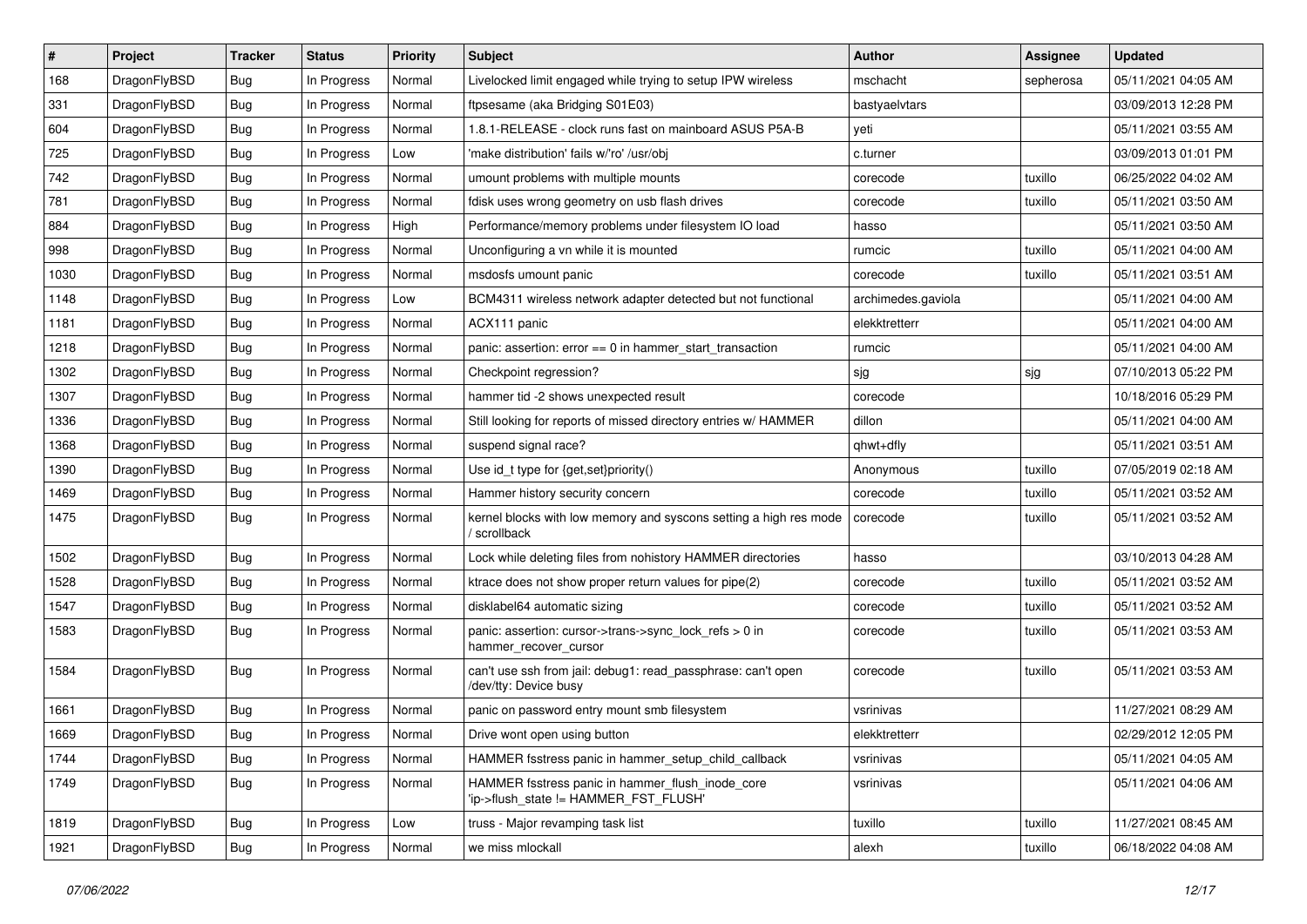| #    | Project      | <b>Tracker</b> | <b>Status</b> | <b>Priority</b> | Subject                                                                                                   | <b>Author</b>     | Assignee | <b>Updated</b>      |
|------|--------------|----------------|---------------|-----------------|-----------------------------------------------------------------------------------------------------------|-------------------|----------|---------------------|
| 2013 | DragonFlyBSD | Bug            | In Progress   | Normal          | oversized DMA request loop                                                                                | josepht           |          | 05/11/2021 04:06 AM |
| 2282 | DragonFlyBSD | Bug            | In Progress   | Normal          | gdb segfaults with certain corefiles                                                                      | tuxillo           |          | 01/18/2012 04:40 PM |
| 2296 | DragonFlyBSD | Bug            | In Progress   | High            | panic: assertion "m->wire count > 0" failed                                                               | thomas.nikolajsen |          | 08/30/2012 06:09 AM |
| 2345 | DragonFlyBSD | Bug            | In Progress   | Normal          | DFBSD v3.1.0.457.gd679f - NFS panic on diskless station                                                   | tuxillo           |          | 04/07/2012 05:22 PM |
| 2351 | DragonFlyBSD | Bug            | In Progress   | Normal          | DFBSD v3.1.0.579.g44ccf - Stuck during startup, random freezes                                            | tuxillo           |          | 04/24/2012 08:21 AM |
| 2353 | DragonFlyBSD | Bug            | In Progress   | Normal          | panic: assertion "gd->gd_spinlocks_wr == 0" failed in<br>bsd4_schedulerclock                              | jaydg             | alexh    | 11/28/2012 01:57 AM |
| 2358 | DragonFlyBSD | <b>Bug</b>     | In Progress   | Normal          | DFBSD v3.0.2.32.g928ca - panic: hammer: insufficient undo FIFO<br>space!                                  | tuxillo           | tuxillo  | 05/10/2021 02:50 AM |
| 2360 | DragonFlyBSD | Bug            | In Progress   | Normal          | Wishlist: virtio driver import                                                                            | vsrinivas         |          | 06/04/2022 04:16 AM |
| 2391 | DragonFlyBSD | Bug            | In Progress   | Normal          | System lock with ahci and acpi enabled on ATI RS690 chipset with<br>SMB600 sata controller                | jorisgio          | vadaszi  | 06/03/2015 03:51 PM |
| 2414 | DragonFlyBSD | Bug            | In Progress   | Normal          | Lenovo S10 acpi freeze (not new)                                                                          | davshao           |          | 05/11/2021 04:13 AM |
| 2499 | DragonFlyBSD | Bug            | In Progress   | Urgent          | DRAGONFLY_3_2 lockd not responding correctly                                                              | Nerzhul           |          | 01/22/2013 12:47 PM |
| 2549 | DragonFlyBSD | Bug            | In Progress   | Normal          | netgraph7: Kernel page fault.                                                                             | russiane39        | nant     | 05/10/2013 11:20 PM |
| 2631 | DragonFlyBSD | Bug            | In Progress   | Low             | Verify library versioning current with full package build and switch it<br>on (after publishing packages) | tuxillo           |          | 05/11/2021 04:06 AM |
| 2731 | DragonFlyBSD | Bug            | In Progress   | Normal          | Screen full of random colors when starting Xorg with Intel Haswell<br>HD Graphics P4600                   | ikatzmaier        |          | 11/12/2014 04:08 PM |
| 2797 | DragonFlyBSD | Bug            | In Progress   | Low             | vkernels with & without machdep.pmap mmu optimize                                                         | yellowrabbit2010  |          | 11/27/2021 08:06 AM |
| 2819 | DragonFlyBSD | Bug            | In Progress   | Normal          | Random micro system freezes after a week of uptime                                                        | ftigeot           | dillon   | 08/16/2015 08:46 PM |
| 3011 | DragonFlyBSD | <b>Bug</b>     | In Progress   | Normal          | dragonfly/sys/dev/netif/re/re.c: suspicious code?                                                         | dcb               |          | 07/29/2017 01:26 AM |
| 3021 | DragonFlyBSD | <b>Bug</b>     | In Progress   | Normal          | sys/dev/drm/i915/i915_gem_stolen.c:115]: (error) Signed integer<br>overflow for expression '65535<<20'    | dcb               |          | 04/11/2017 12:46 PM |
| 3028 | DragonFlyBSD | Bug            | In Progress   | Normal          | installer: confusion of set/get disk encryption passphrase dialogs                                        | liweitianux       | tuxillo  | 06/03/2022 05:13 PM |
| 3089 | DragonFlyBSD | Bug            | In Progress   | Normal          | vtnet(4) - disable TCP checksum offload by default                                                        | jlane             | vadaszi  | 05/11/2021 04:14 AM |
| 3111 | DragonFlyBSD | <b>Bug</b>     | In Progress   | High            | Mouse lags every second heavily under X11                                                                 | mneumann          |          | 12/12/2017 09:46 PM |
| 3113 | DragonFlyBSD | <b>Bug</b>     | In Progress   | Urgent          | Booting vKernel fails due being out of swap space                                                         | tcullen           |          | 05/11/2021 04:14 AM |
| 3269 | DragonFlyBSD | Bug            | In Progress   | Normal          | Is double-buffer'd buf still required by HAMMER2 ?                                                        | tkusumi           |          | 05/12/2021 04:09 PM |
| 3295 | DragonFlyBSD | Bug            | In Progress   | Normal          | Adapt devel/libvirt for nvmm                                                                              | tuxillo           | tuxillo  | 11/03/2021 04:56 PM |
| 3299 | DragonFlyBSD | Bug            | In Progress   | Normal          | DragonFlyBSD reports utterly wrong uptime (most of the time, right<br>after booting in)                   | adrian            |          | 11/11/2021 01:43 PM |
| 3310 | DragonFlyBSD | <b>Bug</b>     | In Progress   | Normal          | NVMM+QEMU fail to boot with UEFI: Mem Assist Failed<br>[gpa=0xfffffff0]                                   | liweitianux       |          | 01/11/2022 03:22 PM |
| 3317 | DragonFlyBSD | Bug            | In Progress   | Normal          | Network vtnet0 not working on Hetzner cloud                                                               | mneumann          |          | 06/18/2022 03:55 AM |
| 3318 | DragonFlyBSD | <b>Bug</b>     | In Progress   | Normal          | Segmenation fault when a process resumed with checkpt exits                                               | zabolekar         | tuxillo  | 06/18/2022 08:24 AM |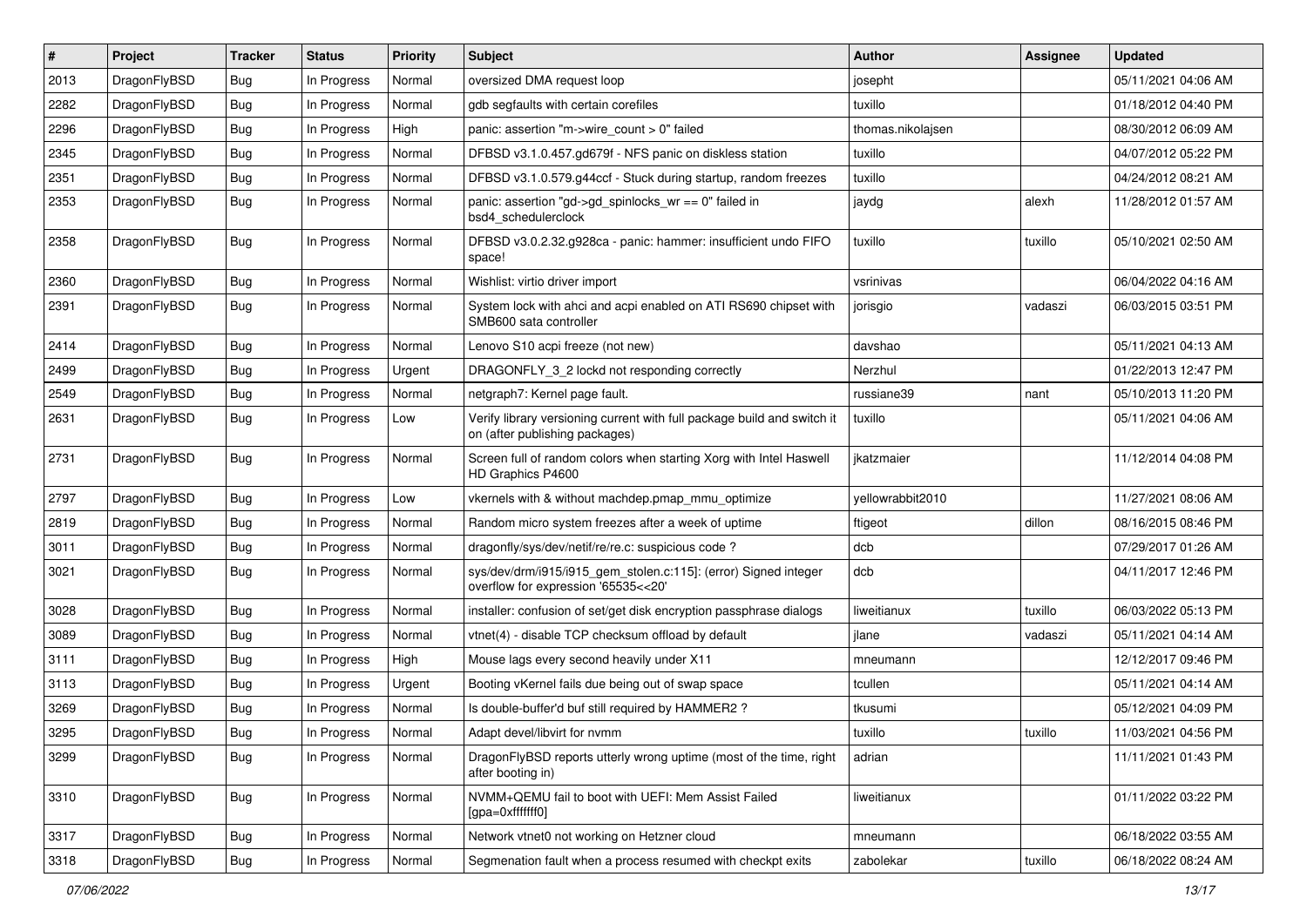| $\vert$ # | Project      | <b>Tracker</b> | <b>Status</b> | <b>Priority</b> | Subject                                                                                                                                                   | <b>Author</b>     | <b>Assignee</b> | <b>Updated</b>      |
|-----------|--------------|----------------|---------------|-----------------|-----------------------------------------------------------------------------------------------------------------------------------------------------------|-------------------|-----------------|---------------------|
| 243       | DragonFlyBSD | Bug            | Feedback      | Normal          | weird behavior in the shell                                                                                                                               | swildner          |                 | 05/31/2022 02:51 PM |
| 285       | DragonFlyBSD | Bug            | Feedback      | Low             | interrupt latency with re without ip address configured                                                                                                   | thomas.nikolajsen |                 | 02/20/2014 10:30 AM |
| 293       | DragonFlyBSD | Bug            | Feedback      | Low             | Various updates to the handbook                                                                                                                           | victor            | victor          | 03/10/2013 04:46 AM |
| 385       | DragonFlyBSD | Bug            | Feedback      | Low             | Mail archive address removal                                                                                                                              | justin            | justin          | 03/09/2013 11:24 AM |
| 570       | DragonFlyBSD | Bug            | Feedback      | Normal          | 1.8.x: ACPI problems                                                                                                                                      | qhwt+dfly         |                 | 06/02/2014 03:45 AM |
| 806       | DragonFlyBSD | Bug            | Feedback      | Normal          | boot error on MacBook                                                                                                                                     | tralamazza        |                 | 06/04/2022 05:28 AM |
| 846       | DragonFlyBSD | Bug            | Feedback      | Normal          | USB bugs:usb mouse can't used!                                                                                                                            | frankning         |                 | 01/15/2015 08:36 AM |
| 847       | DragonFlyBSD | Bug            | Feedback      | Normal          | processes getting stuck on mount point                                                                                                                    | corecode          | tuxillo         | 05/11/2021 03:50 AM |
| 901       | DragonFlyBSD | Bug            | Feedback      | Normal          | route show needs to get data from all cpus                                                                                                                | corecode          | tuxillo         | 05/11/2021 03:50 AM |
| 911       | DragonFlyBSD | Bug            | Feedback      | Normal          | kldload/kernel linker can exceed malloc reserve and panic system                                                                                          | corecode          | tuxillo         | 05/11/2021 03:51 AM |
| 979       | DragonFlyBSD | Bug            | Feedback      | Normal          | Failure-prone USB mass storage (SB600? msdosfs? CAM?)                                                                                                     | floid             |                 | 01/15/2015 08:38 AM |
| 1101      | DragonFlyBSD | Bug            | Feedback      | Normal          | ohci related panic                                                                                                                                        | polachok          |                 | 05/11/2021 04:00 AM |
| 1127      | DragonFlyBSD | Bug            | Feedback      | Low             | cdrom drive not detected                                                                                                                                  | tgr               | corecode        | 01/15/2015 08:55 AM |
| 1144      | DragonFlyBSD | Bug            | Feedback      | Normal          | Incorrect clock under KVM                                                                                                                                 | msylvan           |                 | 03/09/2013 01:17 PM |
| 1249      | DragonFlyBSD | Bug            | Feedback      | Normal          | panic: ffs vfree: freeing free inode                                                                                                                      | rumcic            |                 | 03/10/2013 05:13 AM |
| 1250      | DragonFlyBSD | Bug            | Feedback      | Normal          | Panic upon plugging an USB flash drive into the machine                                                                                                   | rumcic            |                 | 03/10/2013 05:17 AM |
| 1282      | DragonFlyBSD | Bug            | Feedback      | Normal          | panic (trap 12) when booting SMP kernel on Atom 330 (dual core)                                                                                           | tomaz.borstnar    |                 | 05/11/2021 04:00 AM |
| 1287      | DragonFlyBSD | Bug            | Feedback      | Normal          | altg configuration doesn't work                                                                                                                           | corecode          | tuxillo         | 05/11/2021 03:51 AM |
| 1330      | DragonFlyBSD | Bug            | Feedback      | Normal          | Hammer, usb disk, SYNCHRONIZE CACHE failure                                                                                                               | josepht           |                 | 06/02/2014 04:56 AM |
| 1332      | DragonFlyBSD | Bug            | Feedback      | Normal          | DFBSD 2.2 - Booting usbcdrom/usbsticks on thinkpad hangs on<br>"BTX Halted"                                                                               | tuxillo           |                 | 05/11/2021 04:00 AM |
| 1387      | DragonFlyBSD | Bug            | Feedback      | Normal          | zero-size malloc and ps: kvm_getprocs: Bad address                                                                                                        | qhwt+dfly         |                 | 05/11/2021 04:00 AM |
| 1397      | DragonFlyBSD | Bug            | Feedback      | Normal          | jobs -I output inconsistency when called from script                                                                                                      | Anonymous         | tuxillo         | 05/15/2022 05:07 AM |
| 1411      | DragonFlyBSD | Bug            | Feedback      | Normal          | Burning doesn't work with ahci(4)                                                                                                                         | hasso             | dillon          | 05/11/2021 04:00 AM |
| 1428      | DragonFlyBSD | Bug            | Feedback      | Low             | POSIX.1e implementation is too old                                                                                                                        | hasso             | tuxillo         | 05/11/2021 04:00 AM |
| 1429      | DragonFlyBSD | Bug            | Feedback      | Normal          | vkernel bug - "mfree: m->m_nextpkt != NULL"                                                                                                               | dillon            |                 | 05/11/2021 04:00 AM |
| 1448      | DragonFlyBSD | Bug            | Feedback      | Normal          | panic: assertion: _tp->tt_msg->tt_cpuid == mycpuid in<br>tcp_callout_active tcp_output tcp_usr_send netmsg_pru_send<br>netmsg_service tcpmsg_service_loop | dillon            |                 | 05/11/2021 04:00 AM |
| 1454      | DragonFlyBSD | Bug            | Feedback      | Normal          | Unable to boot from external USB DVD drive                                                                                                                | elekktretterr     |                 | 05/11/2021 04:01 AM |
| 1456      | DragonFlyBSD | Bug            | Feedback      | Normal          | Microsoft wireless desktop problems                                                                                                                       | elekktretterr     |                 | 01/15/2015 08:34 AM |
| 1481      | DragonFlyBSD | <b>Bug</b>     | Feedback      | Normal          | panic: assertion: kva_p(buf) in soopt_from_kbuf (after ipfw pipe<br>show, 2.2.1-R)                                                                        | combiner          |                 | 05/11/2021 04:01 AM |
| 1486      | DragonFlyBSD | <b>Bug</b>     | Feedback      | Normal          | Interrupt storm related to SATA DVD device                                                                                                                | hasso             |                 | 05/11/2021 04:01 AM |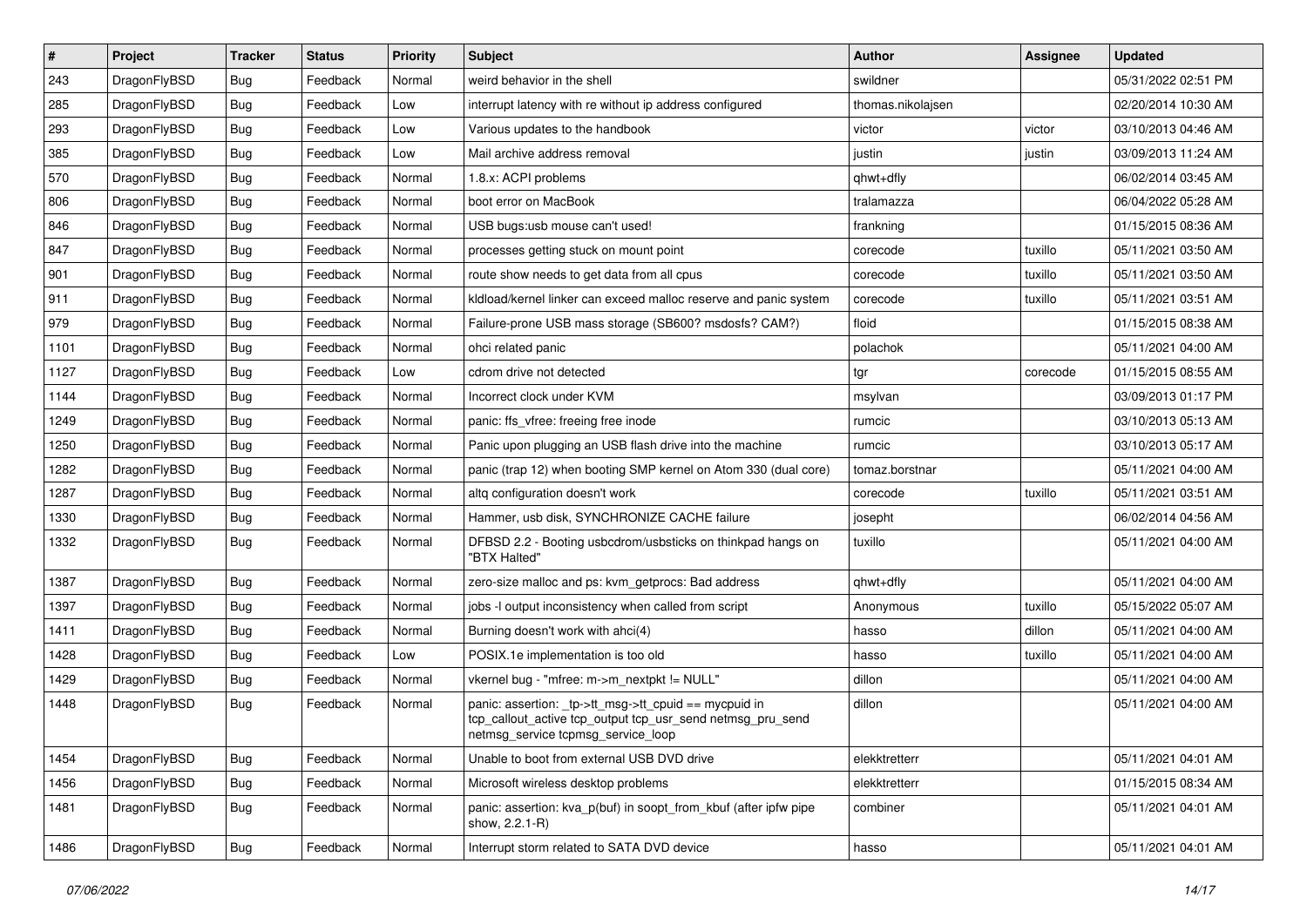| $\vert$ # | Project      | <b>Tracker</b> | <b>Status</b> | <b>Priority</b> | <b>Subject</b>                                                                                  | <b>Author</b>    | Assignee | <b>Updated</b>      |
|-----------|--------------|----------------|---------------|-----------------|-------------------------------------------------------------------------------------------------|------------------|----------|---------------------|
| 1489      | DragonFlyBSD | <b>Bug</b>     | Feedback      | Normal          | panic: ufs_dirbad: bad dir                                                                      | rumcic           |          | 03/10/2013 04:34 AM |
| 1521      | DragonFlyBSD | Bug            | Feedback      | Normal          | amd64 2.4 livecd won't mount root at boot                                                       | bolapara         |          | 01/28/2018 03:45 AM |
| 1560      | DragonFlyBSD | Bug            | Feedback      | Normal          | Unable to modify partition table on ThinkPad T61p during install                                | rehsack          |          | 01/15/2015 08:57 AM |
| 1563      | DragonFlyBSD | <b>Bug</b>     | Feedback      | Normal          | reset(1) doesn't reset terminal to the defaults                                                 | hasso            |          | 03/10/2013 04:17 AM |
| 1577      | DragonFlyBSD | <b>Bug</b>     | Feedback      | Normal          | panic: assertion: leaf->base.obj id == ip->obj id in<br>hammer_ip_delete_range                  | qhwt+dfly        |          | 05/11/2021 04:01 AM |
| 1579      | DragonFlyBSD | <b>Bug</b>     | Feedback      | Normal          | dfly 2.4.1 does not like HP DL360G4p and Smart Array 6400 with<br>MSA <sub>20</sub>             | tomaz.borstnar   | tuxillo  | 06/02/2014 02:44 PM |
| 1580      | DragonFlyBSD | Bug            | Feedback      | Normal          | Panic (Fatal trap 12: page fault while in kernel mode) while playing<br>with pf and netif names | rumcic           |          | 12/21/2018 01:21 AM |
| 1587      | DragonFlyBSD | Bug            | Feedback      | Normal          | can't gdb across fork                                                                           | corecode         | tuxillo  | 05/11/2021 03:54 AM |
| 1591      | DragonFlyBSD | <b>Bug</b>     | Feedback      | Normal          | Lenovo X301 hangs with AHCI Driver CMD TIMEOUT<br>STS=d0 <bsy></bsy>                            | eocallaghan      |          | 05/11/2021 04:05 AM |
| 1592      | DragonFlyBSD | <b>Bug</b>     | Feedback      | Normal          | AcpiOSUnmapMemory: Warning, deallocation did not track<br>allocation.                           | eocallaghan      |          | 06/02/2014 07:45 AM |
| 1593      | DragonFlyBSD | Bug            | Feedback      | Normal          | panic: assertion: $ccb == ap > ap$ err $ccb$ in ahci put err $ccb$                              | ftigeot          | ftigeot  | 05/15/2022 05:09 AM |
| 1613      | DragonFlyBSD | <b>Bug</b>     | Feedback      | Normal          | USB Keyboard not working on master                                                              | elekktretterr    |          | 05/11/2021 04:05 AM |
| 1618      | DragonFlyBSD | Bug            | Feedback      | Normal          | collision for 'struct pmap' when using RPC and <sys user.h=""></sys>                            | carenas          |          | 05/11/2021 04:05 AM |
| 1668      | DragonFlyBSD | <b>Bug</b>     | Feedback      | Normal          | Power button not working                                                                        | elekktretterr    |          | 03/10/2013 06:22 AM |
| 1672      | DragonFlyBSD | Bug            | Feedback      | Normal          | panic (trap 12) around btree search() in 2.4.1-RELEASE                                          | floid            |          | 01/19/2015 03:36 AM |
| 1717      | DragonFlyBSD | <b>Bug</b>     | Feedback      | Normal          | HAMMER panic in hammer_cursor_down()                                                            | josepht1         |          | 05/11/2021 04:05 AM |
| 1718      | DragonFlyBSD | <b>Bug</b>     | Feedback      | Normal          | IDE disk drive not detected by x86 64 2.6.1 Live CD                                             | bcox             |          | 11/27/2021 08:25 AM |
| 1727      | DragonFlyBSD | <b>Bug</b>     | Feedback      | Normal          | CD boot panic (2.6.1) (usb?)                                                                    | kiril            |          | 05/15/2022 05:10 AM |
| 1745      | DragonFlyBSD | <b>Bug</b>     | Feedback      | Normal          | kmalloc panic                                                                                   | josepht          |          | 05/11/2021 04:05 AM |
| 1824      | DragonFlyBSD | <b>Bug</b>     | Feedback      | Normal          | kernel panic, x86, 2.7.3.859.ge5104                                                             | akirchhoff135014 |          | 03/10/2013 07:49 AM |
| 1831      | DragonFlyBSD | <b>Bug</b>     | Feedback      | High            | HAMMER "malloc limit exceeded" panic                                                            | eocallaghan      | dillon   | 06/04/2022 04:38 AM |
| 1860      | DragonFlyBSD | Bug            | Feedback      | Normal          | Panic while creating UFS fs on vn(4) for initrd                                                 | matthias         |          | 02/29/2012 07:16 AM |
| 2037      | DragonFlyBSD | <b>Bug</b>     | Feedback      | Normal          | Panic Bad link elm while building packages                                                      | ftigeot          | dillon   | 04/21/2011 07:20 AM |
| 2081      | DragonFlyBSD | Bug            | Feedback      | Normal          | Panic on device "detach" / "failure"                                                            | vsrinivas        |          | 02/29/2012 07:11 AM |
| 2090      | DragonFlyBSD | Bug            | Feedback      | Normal          | snd_hda does not support headphone automute                                                     | justin           |          | 03/29/2012 08:03 PM |
| 2100      | DragonFlyBSD | Bug            | Feedback      | Normal          | devfs related panic                                                                             | sepherosa        | alexh    | 07/10/2011 02:29 PM |
| 2288      | DragonFlyBSD | <b>Bug</b>     | Feedback      | Normal          | Random IO performance loss introduced since January 1st                                         | lentferj         |          | 01/23/2013 04:21 PM |
| 2347      | DragonFlyBSD | <b>Bug</b>     | Feedback      | High            | Hammer PFSes destroy does not give back full space allocated to<br><b>PFS</b>                   | sgeorge          |          | 07/19/2012 01:11 AM |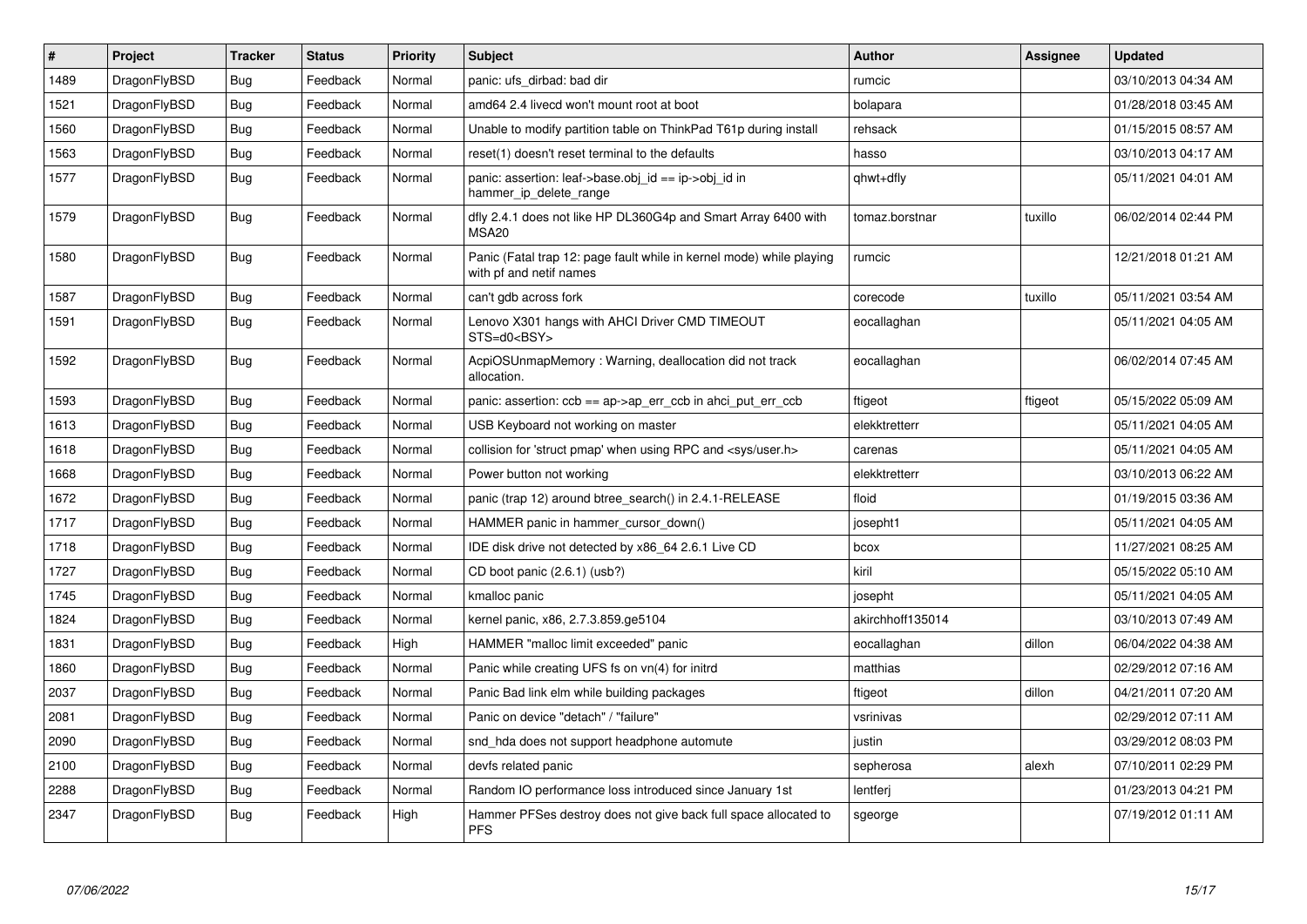| #    | Project      | <b>Tracker</b> | <b>Status</b> | <b>Priority</b> | Subject                                                                                                            | Author           | Assignee | <b>Updated</b>      |
|------|--------------|----------------|---------------|-----------------|--------------------------------------------------------------------------------------------------------------------|------------------|----------|---------------------|
| 2396 | DragonFlyBSD | Bug            | Feedback      | High            | Latest 3.1 development version core dumps while destroying master<br><b>PFS</b>                                    | sgeorge          |          | 01/23/2013 04:10 PM |
| 2459 | DragonFlyBSD | <b>Bug</b>     | Feedback      | Normal          | apic problems with HP Probook 4510s                                                                                | thowe            |          | 11/27/2021 08:22 AM |
| 2556 | DragonFlyBSD | Bug            | Feedback      | Normal          | DragonFly v3.5.0.81.gd3479 - Process signal weirdness                                                              | tuxillo          |          | 12/17/2013 03:48 PM |
| 2617 | DragonFlyBSD | <b>Bug</b>     | Feedback      | Normal          | Possible issue with wireless mouse on 3.6 release                                                                  | FilippoMo        |          | 01/14/2015 03:42 PM |
| 2636 | DragonFlyBSD | <b>Bug</b>     | Feedback      | Low             | Add -x flag to iostat (a la solaris)                                                                               | tuxillo          |          | 05/11/2021 04:07 AM |
| 2638 | DragonFlyBSD | <b>Bug</b>     | Feedback      | High            | Fix machdep.pmap_mmu_optimize                                                                                      | tuxillo          |          | 05/11/2021 04:07 AM |
| 2644 | DragonFlyBSD | <b>Bug</b>     | Feedback      | Normal          | 3.6.0-REL trap 9 on boot                                                                                           | memmerto         |          | 11/27/2021 08:08 AM |
| 2957 | DragonFlyBSD | Bug            | Feedback      | Normal          | swapoff -a followed by swapon -a doesn't give your swap back                                                       | neilb            |          | 10/09/2016 04:17 AM |
| 2958 | DragonFlyBSD | Bug            | Feedback      | Normal          | Hammer FS dies during pruning after massive write load                                                             | neilb            |          | 10/11/2016 04:20 AM |
| 3152 | DragonFlyBSD | Bug            | Feedback      | Normal          | Console's size in ttyv0 and single user mode is sticking to 80x25,<br>while ttyv1 can make use of the whole screen | overtime         |          | 02/24/2019 01:08 AM |
| 3205 | DragonFlyBSD | <b>Bug</b>     | Feedback      | High            | Go compiler net test failing                                                                                       | t dfbsd          | tuxillo  | 05/10/2021 02:45 AM |
| 1192 | DragonFlyBSD | Submit         | New           | Normal          | KKASSERTs in sys/kern/uipc_{msg,socket}.c are too strict                                                           | rumcic           |          | 05/11/2021 04:07 AM |
| 2098 | DragonFlyBSD | Submit         | New           | Normal          | [PATCH] correct ath man page example<br>(/usr/src/share/man/man4/ath.4)                                            | nobody           |          | 11/15/2011 12:27 AM |
| 2122 | DragonFlyBSD | Submit         | <b>New</b>    | Normal          | [Review] Fixes to the VFS layer                                                                                    | ftigeot          |          | 05/31/2022 03:25 PM |
| 2790 | DragonFlyBSD | Submit         | New           | Low             | filedesc softrefs increment code factoring                                                                         | dclink           |          | 02/21/2015 04:00 AM |
| 2921 | DragonFlyBSD | Submit         | New           | Normal          | Allow moused to accept userland mouse events                                                                       | tautolog         |          | 05/11/2021 04:08 AM |
| 2933 | DragonFlyBSD | Submit         | <b>New</b>    | Normal          | Remove unix domain socket support from cat(1)                                                                      | sevan            |          | 08/01/2016 08:10 PM |
| 3041 | DragonFlyBSD | Submit         | New           | Normal          | firmware: Remove embedding of multiple images in one module.                                                       | Anonymous        |          | 12/25/2020 02:15 AM |
| 3135 | DragonFlyBSD | Submit         | New           | Normal          | Add EVFILT_RECV and EVFILT_SEND                                                                                    | tautolog         |          | 05/25/2018 09:59 PM |
| 3142 | DragonFlyBSD | Submit         | New           | Normal          | lib/libdmsg: Unbreak using new API EVP_CIPHER_CTX_new()                                                            | tkusumi          |          | 07/08/2018 04:18 AM |
| 3147 | DragonFlyBSD | Submit         | New           | Normal          | Enable headless installation                                                                                       | ddegroot         |          | 10/09/2018 01:25 PM |
| 3154 | DragonFlyBSD | Submit         | New           | Normal          | Update serial handling in bootloader                                                                               | ddegroot         | dillon   | 11/06/2018 11:21 PM |
| 3201 | DragonFlyBSD | Submit         | New           | Normal          | Fixes make search display                                                                                          | htse             |          | 08/20/2021 04:02 PM |
| 3206 | DragonFlyBSD | Submit         | New           | Normal          | update psm/kbd to FreeBSD 12.0 code                                                                                | htse             |          | 10/05/2019 03:49 PM |
| 3227 | DragonFlyBSD | Submit         | New           | Normal          | Add HAMMER2 instructions in the installation medium README                                                         | daftaupe         |          | 03/26/2020 03:34 PM |
| 3276 | DragonFlyBSD | Submit         | New           | Normal          | Add option controlling whether gpt expand expands the last partition<br>(needs testing)                            | falsifian        |          | 07/10/2021 03:35 AM |
| 3312 | DragonFlyBSD | Submit         | New           | Normal          | hammer2: redundant chain modify after chain creation                                                               | tkusumi          |          | 05/15/2022 01:35 PM |
| 1398 | DragonFlyBSD | Submit         | In Progress   | Normal          | hdestroy(3) restricts hash key to point to malloc'ed space                                                         | Anonymous        |          | 08/20/2021 04:06 PM |
| 1700 | DragonFlyBSD | Submit         | In Progress   | Normal          | skip boot2 menu on <enter></enter>                                                                                 | Johannes.Hofmann | tuxillo  | 05/15/2022 08:35 AM |
| 3031 | DragonFlyBSD | Submit         | In Progress   | Normal          | Update drm/radeon to Linux 4.7.10 as much as possible                                                              | davshao          | ftigeot  | 08/19/2021 12:33 PM |